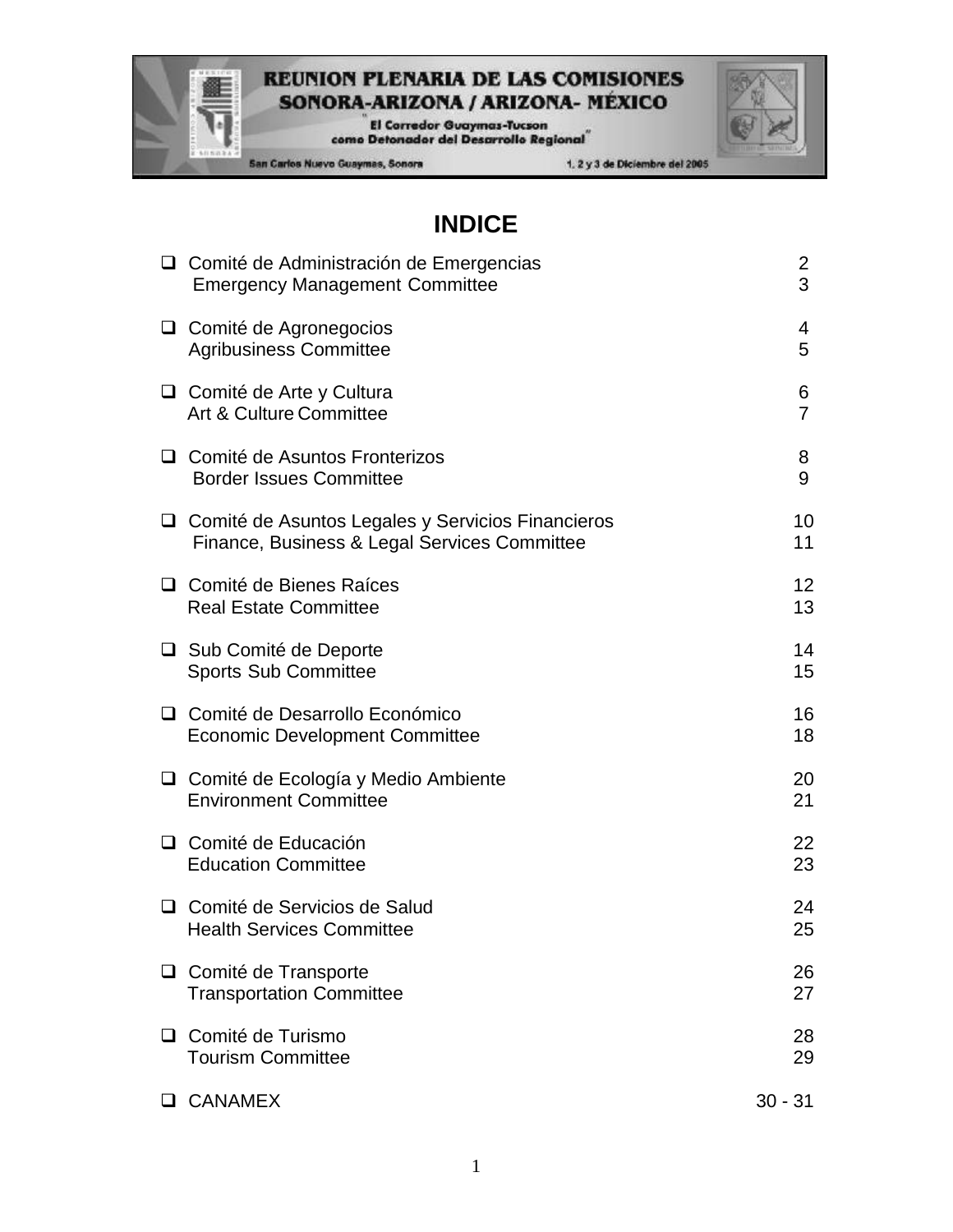

# **COMITÉ DE ADMINISTRACIÓN DE EMERGENCIAS**

## LÍNEAS DE ACCIÓN

- El Comité de Administración de Emergencias continuará con la capacitación a los Cuerpos de primera respuesta binacionales, del sector privado y público en las siguientes áreas: bioterrorismo, materiales peligrosos e incendios, incluyendo ejercicios binacionales. **Fecha de compromiso:** Junio 2006.
- El Comité de Administración de Emergencias preparará un Plan de Amortiguamiento (PDA)  $\bullet$ de la infraestructura crítica a lo largo de la frontera; a la vez que se concluye el Atlas de Riesgo del Estado de Sonora. **Fecha de compromiso:** Junio 2006.
- El Comité de Administración de Emergencias buscará fuentes alternativas de financiamiento, nacionales, internacionales, públicas y privadas, para la adquisición de equipo especializado para la atención de las emergencias. **Fecha de compromiso:** Junio 2006.
- El Comité de Administración de Emergencias buscará una efectiva coordinación con otros  $\bullet$ grupos de las Comisión Sonora-Arizona; así como del Programa Frontera 2012, Gobernadores Fronterizos, y Organizaciones no Gubernamentales. Además, se establecerá un diagrama de información y organización de los participantes en las emergencias así como sus responsabilidades. Este documento será enviado con la ayuda de los consulados a las Agencias de Emergencia de ambos países. **Fecha de compromiso:** Junio 2006.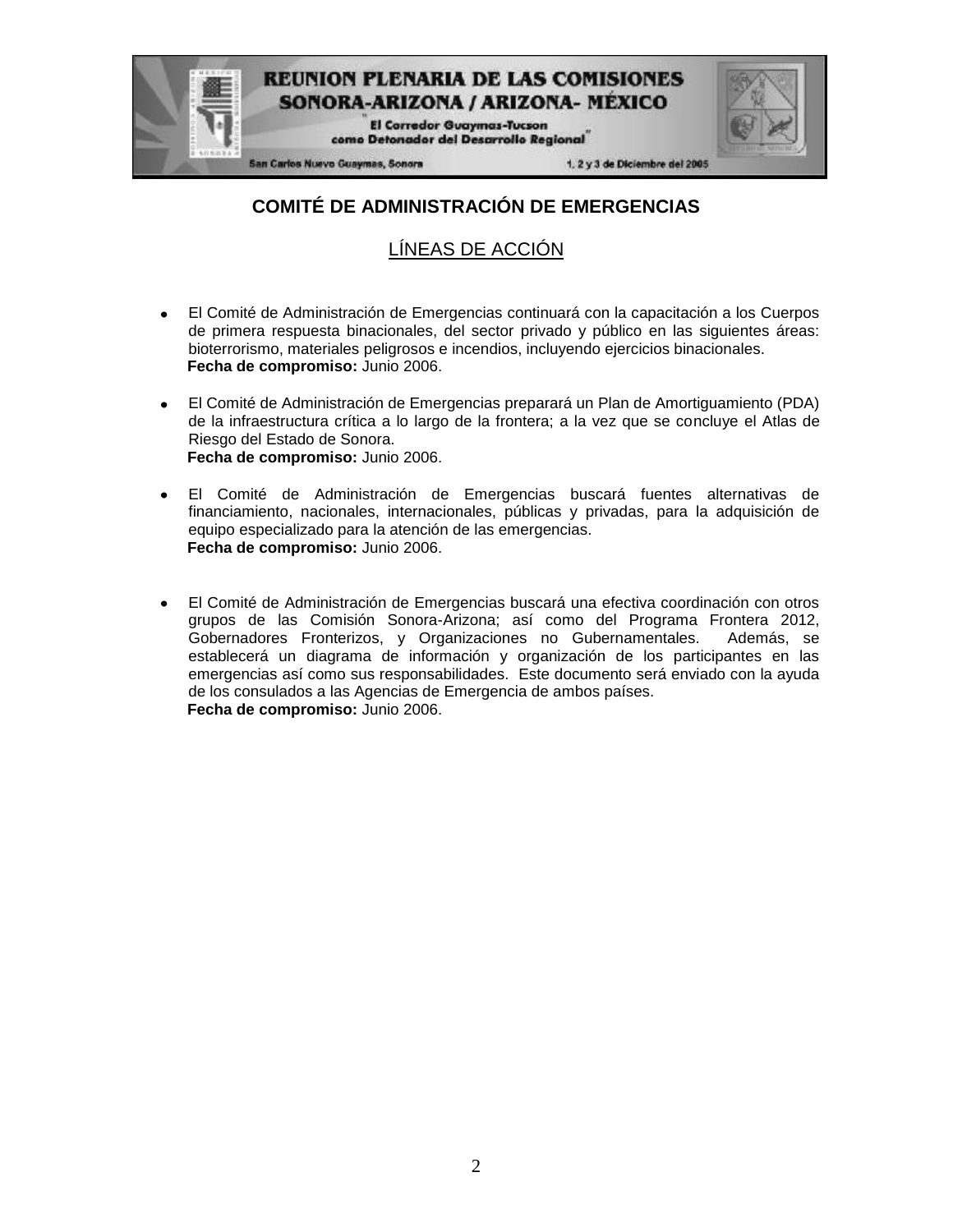

### **EMERGENCY MANAGEMENT COMMITTEE**

### ACTION ITEMS

- The Emergency Management Committee will continue with binational first responder training, including the public and private sector, in the following areas: bioterrorism, hazardous materials and fire, with possible forthcoming binational exercise drills. **Target completion:** June 2006.
- The Emergency Management Committee will prepare a critical infrastructure buffer zone protection plan along the border, once the Sonora risk assessment is completed. **Target completion:** June 2006.
- The Emergency Management of the Arizona-Mexico Commission will search for alternative funding from national, international, public and private sources for the acquisition of specialized equipment for emergency management and preparedness. **Target completion:** June 2006.
- The Emergency Management Committee will look for new and effective coordination with other Arizona-Mexico Commission committees along with other binational groups such as Border 2012, Border Governors Conference and permissible NGO´s. Moreover, the committee will establish an information and responsibilities flow chart of emergency management agencies and participants. This document will be sent out to all counterpart agencies with the assistance of the consulates of both states. **Target completion:** June 2006.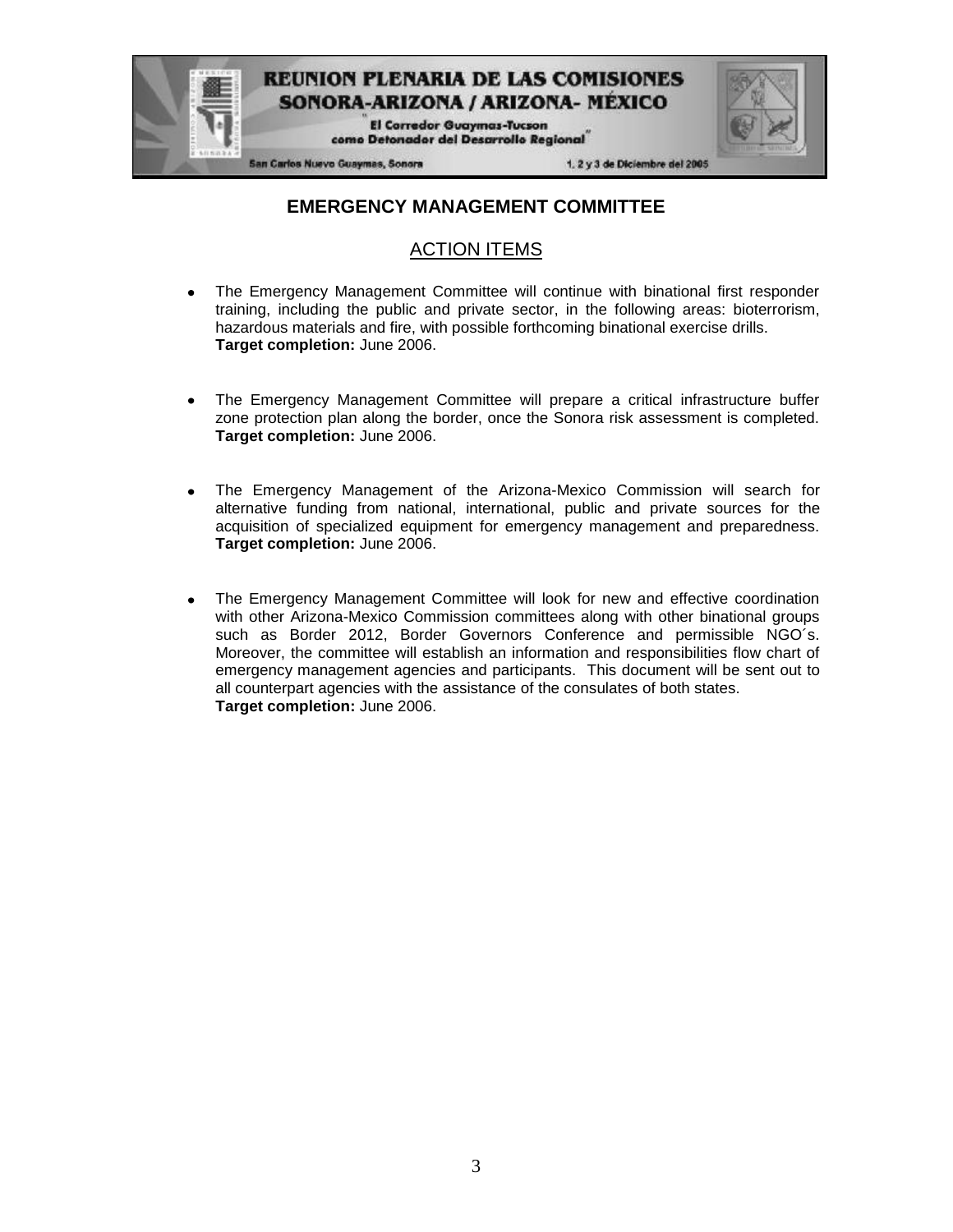**El Corredor Guaymas-Tucson** como Detonador del Desarrollo Regional

San Carlos Nuevo Guaymas, Sonora

1. 2 y 3 de Diciembre del 2005

## **COMITÉ DE AGRONEGOCIOS**

### LÍNEAS DE ACCIÓN

Nos satisface anunciar que las cuatro líneas de acción propuestas en la plenaria de Junio de este año han sido ejecutadas al 100%.

En esta plenaria tenemos cuatro líneas de acción.

- 1. Los Coordinadores Generales del Comité de Agronegocios solicitarán por escrito a sus respectivos Gobernadores para que avalen el Programa Piloto de Trabajadores de Cruce Diario (Commuter Worker), recientemente propuesto por las siguientes organizaciones: Western Growers, Border Trade Alliance, Yuma Vegetable Shippers, Arizona Farm Bureau, Imperial County Farm Bureau e Imperial Valley Vegetable Shippers. **Fecha compromiso:** 31 de Enero del 2006.
- 2. Agricultura:

Una vez firmado el Convenio de Cooperación en Agricultura por los respectivos Departamentos de Agricultura surgen dos iniciativas para el Comité Técnico Binacional de Sanidad Vegetal:

- Para el 15 de Enero del 2006, el Comité de Agronegocios contactará a representantes del sector agrícola para que ocupen un puesto en el Comité Técnico Binacional. Deberán nombrar a su representante a más tardar el 30 de Enero y notificarlo a ambos Departamentos de Agricultura.
- Además, el Comité Técnico Binacional completo se reunirá a más tardar para el 24 de Febrero, 2006. Su primera tarea será realizar investigaciones sobre la importación de productos agrícolas chilenos por el Puerto de Guaymas e identificar posibles soluciones a riesgos fitosanitarios asociados con ese proyecto. Esta información se entregará a los funcionarios oficiales pertinentes en ambos lados de la frontera, quienes trabajan en este importante programa de desarrollo económico.
- 3. Ganadería:

Para antes de Junio del 2006, este comité se pondrá en contacto con el Cuerpo de Ingenieros del Ejército de los Estados Unidos para analizar la Iniciativa de Seguridad Fronteriza y la posibilidad de pavimentar el camino a los Corrales Cuarentenarios en Douglas, Arizona.

4. Pesca y Vida Silvestre:

Para fines de Diciembre, el Departamento de Caza y Pesca de Arizona establecerá comunicación con la SAGARHPA y la Comisión de Ecología y Desarrollo Sustentable del Estado de Sonora (CEDES). Posteriormente, funcionarios de ambos Departamentos fijarán una fecha para realizar talleres de capacitación, con el objeto de auxiliar a SAGARHPA y CEDES a desarrollar su propia división de Vida Silvestre. Esta fecha deberá ser definida antes del 31 de Enero del 2006.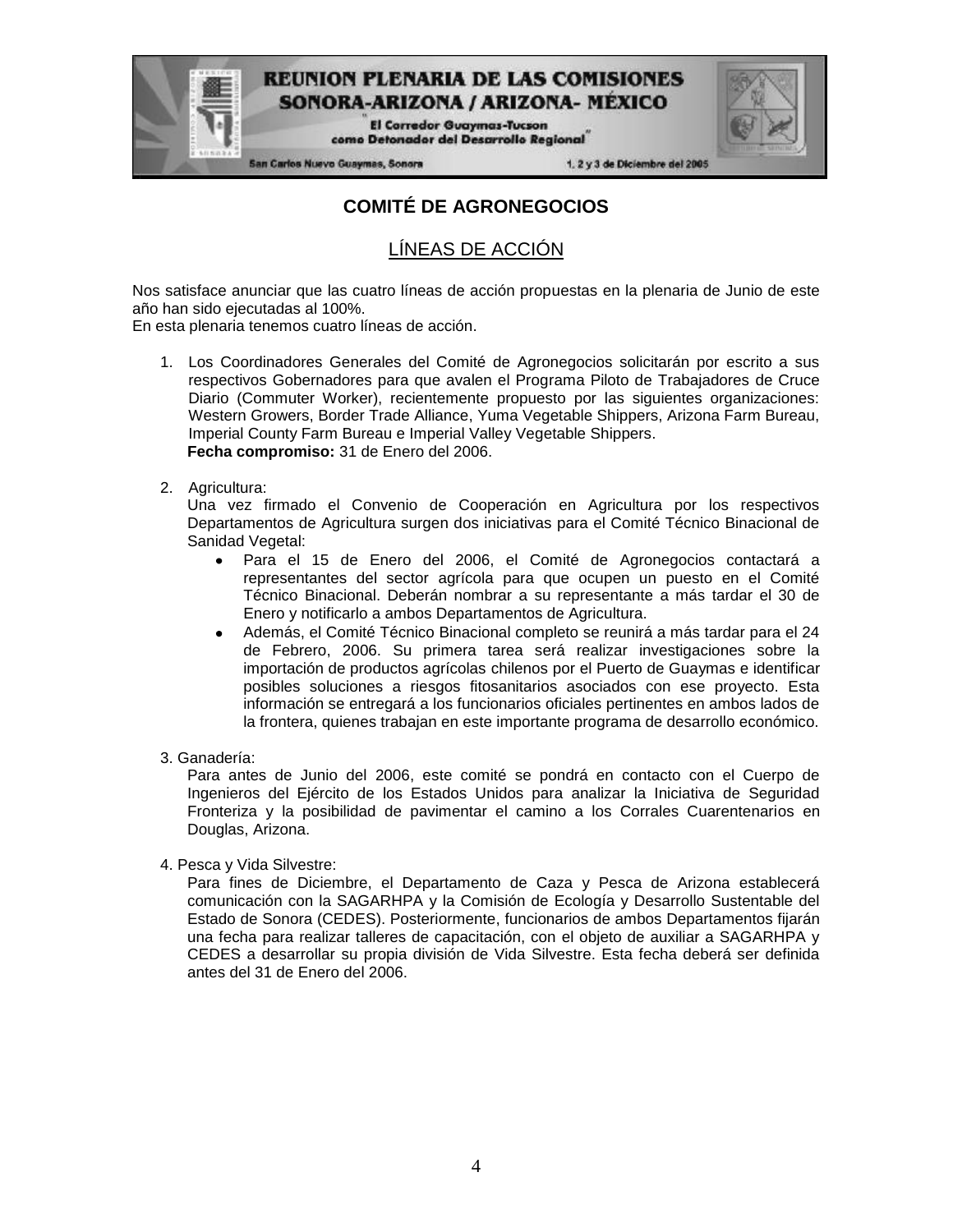> **El Corredor Guaymas-Tucson** como Detonador del Desarrollo Regional

San Carlos Nuevo Guaymas, Sonora

1. 2 y 3 de Diciembre del 2005

### **AGRIBUSINESS COMMITTEE**

### ACTION ITEMS

We are pleased to announce that the four previous action items from our June 2005 plenary have been 100% completed

We have four action items to present at this plenary

- 1. The Agribusiness Committee Co-Chairs will write letters to their respective Governors to endorse a Commuter Worker pilot program, recently proposed by the following organizations: Western Growers, the Border Trade Alliance, the Yuma Vegetable Shippers, the Arizona Farm Bureau, the Imperial County Farm Bureau and the Imperial Valley Vegetable Shippers. This will be done by January 31, 2006. **Target completion date:** January 31, 2006
- 2. Agriculture:

As the Cooperative Agriculture Agreement has now been signed and enacted by the respective Departments of Agriculture, we have two initiatives for the Bi-national Technical Plant Health Committee:

- By January 15<sup>th</sup>, 2006 the Agribusiness Committee will contact industry members to offer them a representative position on the Bi-national Technical Committee. They will need to appoint their own representative by January  $30<sup>th</sup>$  and forward that name to both Depts. of Agriculture.
- Additionally, a first meeting of the Bi-national Technical Committee with all new representatives will be held by Feburary 24<sup>th</sup>, 2006. The first task will be to assign research regarding importation of Chilean produce through the Port of Guaymas, and identify possible solutions for any phytosanitary risks associated with that project. This information will then be provided to appropriate officials on both sides of the border working on this very important economic development program. Target completion date: February 24, 2006

Crossing Pens in Douglas, AZ

3. Livestock: By June 2006 this Committee will contact the U.S. Army Corps of Engineers to discuss the Border Security Initiative, and the possibility of paving the border road at the Cattle

4. Fish and Wildlife:

The Arizona Game and Fish Department will establish formal communication with SAGARHPA and Comisión de Ecología y Desarrollo Sustentable del Estado de Sonora (CEDES) by the end of December 2005. Once this has occurred, officials in both departments will establish a date to hold capacity building workshops to help SAGARHPA and CEDES to develop their Wildlife division. This date will be determined before January 31, 2006.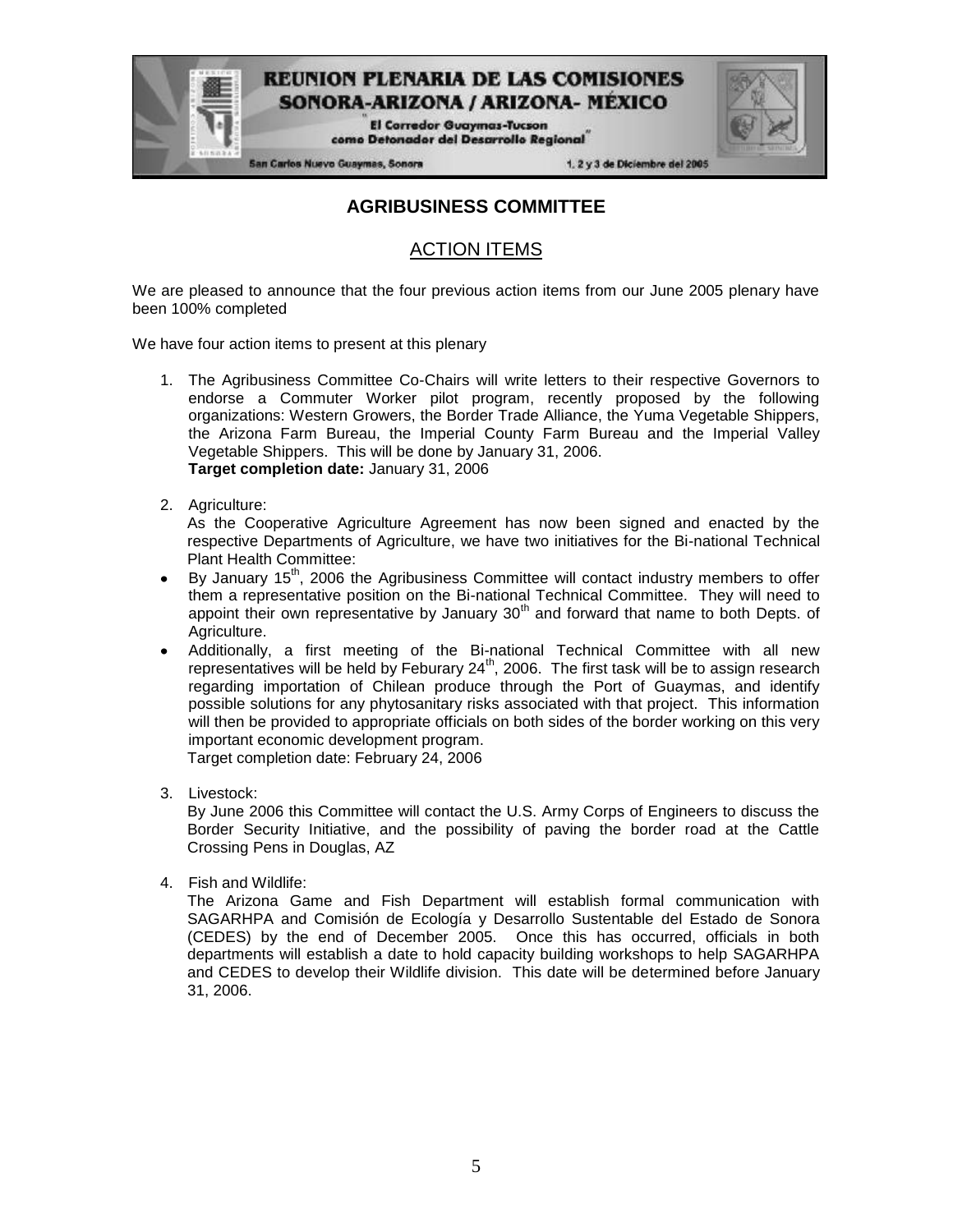

**El Corredor Guaymas-Tucson** como Detonador del Desarrollo Regional

**San Carlos Nuevo Guaymas, Sonora** 

1. 2 y 3 de Diciembre del 2005

# **COMITÉ DE ARTE Y CULTURA**

## LÍNEAS DE ACCIÓN

- 1. Continuar con importantes actividades de intercambio artístico cultural tales como:
	- a) La presencia en el festival Dr. Alfonso Ortiz Tirado 2006 de la Orquesta Filarmónica de la Universidad de Arizona.
	- b) Del pianista Alán Campel.
	- c) Del Coro de Niños de Tucson con el apoyo de la Universidad de Arizona, el Consejo de la Cultura de Yuma, y el Consulado de los Estados Unidos. (Enero 2006).
- 2. Promover con la comunidad Yaqui de Tucson, la creación de un fondo bipartita con el fin de preservar y difundir la cultura yaqui de ambos estados. **Fecha compromiso:** Junio 2006
- 3. Propiciar, en ambos estados, el intercambio de proyectos relacionados con la educación y designar el año 2006 como el "Año de la Educación Artística". **Fecha compromiso:** Todo el año.
- 4. Organizar una exposición colectiva binacional de artes plásticas con artistas visuales de Sonora y Arizona. Asimismo, conjuntar esfuerzos para presentar en ambos estados una exhibición de música visual. **Fecha compromiso:** Noviembre – Diciembre 2006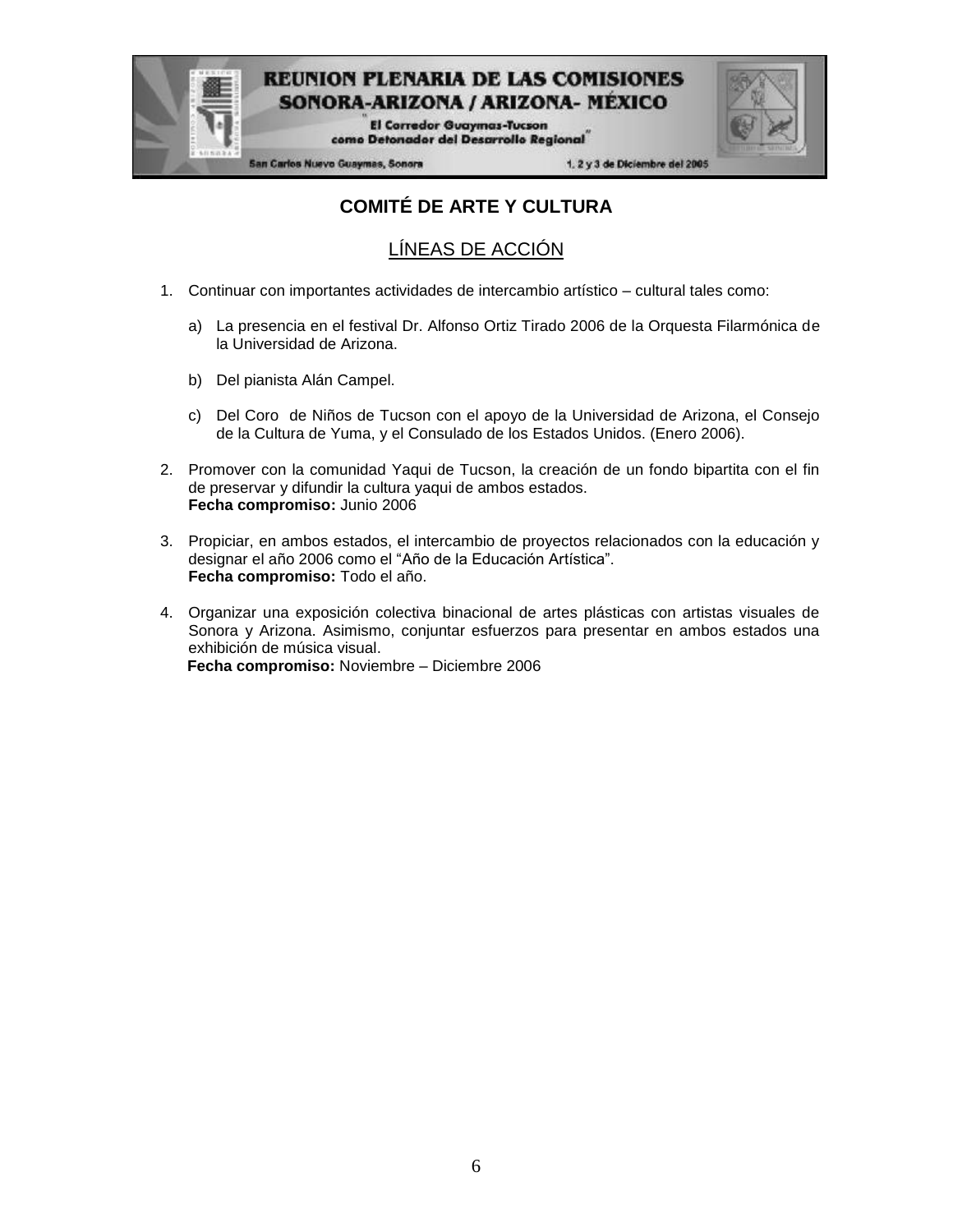

**El Corredor Guaymas-Tucson** como Detonador del Desarrollo Regional

**San Carlos Nuevo Guaymas, Sonora** 

1. 2 y 3 de Diciembre del 2005

## **ART & CULTURE COMMITTEE**

## ACTION ITEMS

- 1. Continue with important art and culture exchange activities such as:
	- (a) The participation in the Dr. Alfonso Ortiz Tirado Festival by the Philarmonic Orchestra of the University of Arizona,
	- (b) Performance by Alan Campel, pianist
	- (c) And the Tucson Boys Chorus

With the support of the University of Arizona, Cultural Council of Yuma and the United States Consulate. Target completion date January 2006

- 2. Establish a matching fund with the yaqui indian tribe of Tucson to help promote and preserve the yaqui culture in both states. **Target completion date:** June 2006
- 3. Support art education projects in both states and to designate 2006 as the year of art education. All year
- 4. Work together to create a visual arts colective exhibit inviting artists form Sonora and Arizona also, join efforts to present in both states a visual music exibit. Target completion date November-December 2006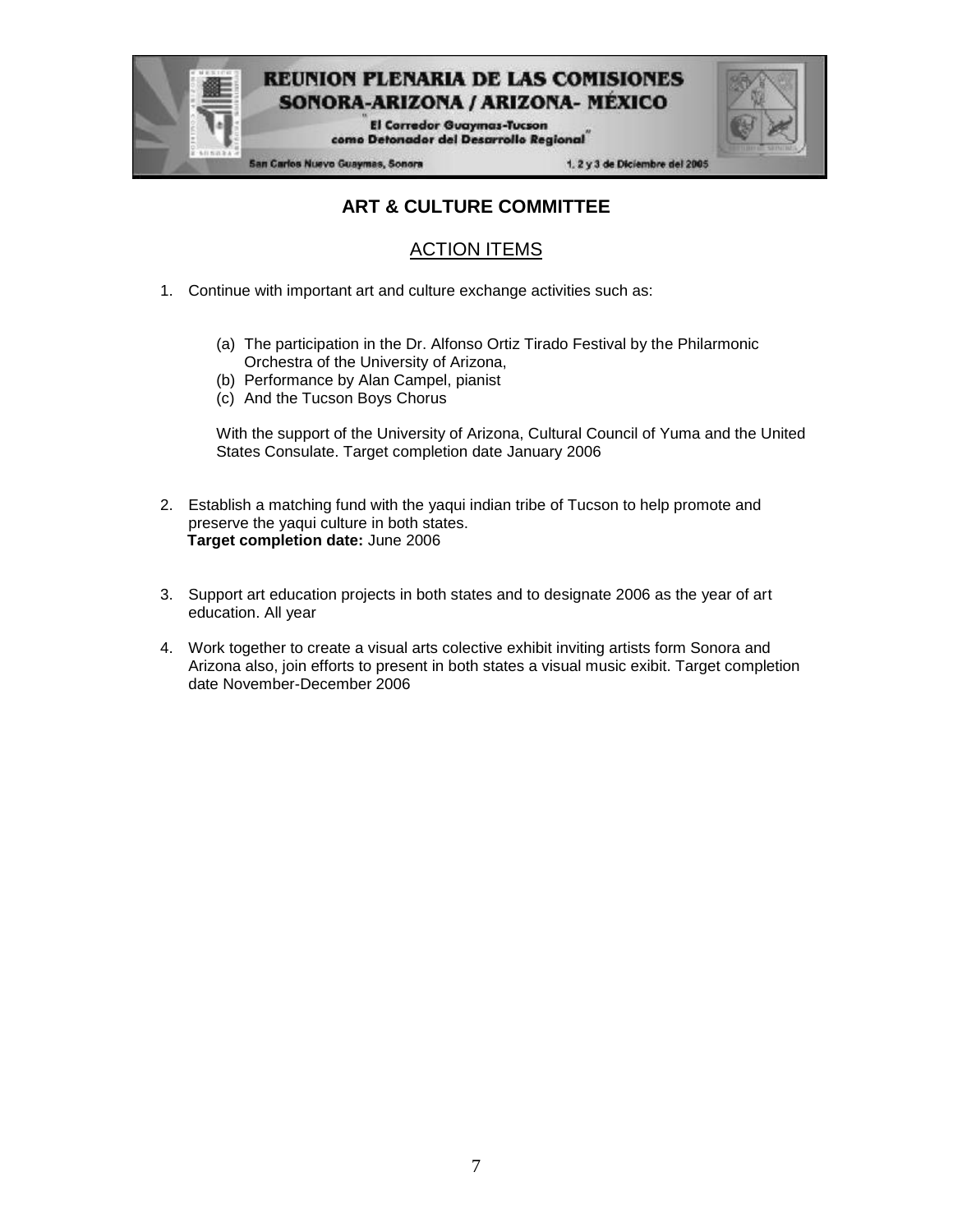

**San Carlos Nuevo Guaymas, Sonora** 

1. 2 y 3 de Diciembre del 2005

## **COMITÉ DE ASUNTOS FRONTERIZOS**

SONORA-ARIZONA / ARIZONA- MEXICO **El Corredor Guaymas-Tucson** como Detonador del Desarrollo Regional

### LÍNEAS DE ACCIÓN

Línea de Acción #1

Organizar previo a la próxima plenaria, por los menos un foro público binacional en Sonora y otro en Arizona.

- Foro #1 Funcionamiento del carril SENTRI en Nogales así como el proceso de  $\bullet$ solicitud e inscripción en dicho programa, a fin de obtener el mínimo de tres mil usuarios solicitados por la aduana de Estados Unidos para poner a funcionar el carril SENTRI. De esta manera se consolidarán los esfuerzos realizados para obtener este importante beneficio para ambos Nogales. **Fecha compromiso:** Febrero 2005
- Foro #2 Avance de proyectos de infraestructura en cruces fronterizos, así como  $\bullet$ asuntos ambientales de interés para comunidades fronterizas, tales como el tratamiento de aguas residuales. **Fecha compromiso:** Mayo 2005

El Comité de Asuntos Fronterizos va a monitorear los asuntos clave discutidos durante los foros y organizará reuniones de trabajo adicionales según sea necesario.

Línea de Acción #2

De los resultados de los foros, se elaborará un reporte a presentar a los comités e instancias de gobierno correspondientes.

**Fecha compromiso:** Mayo 2005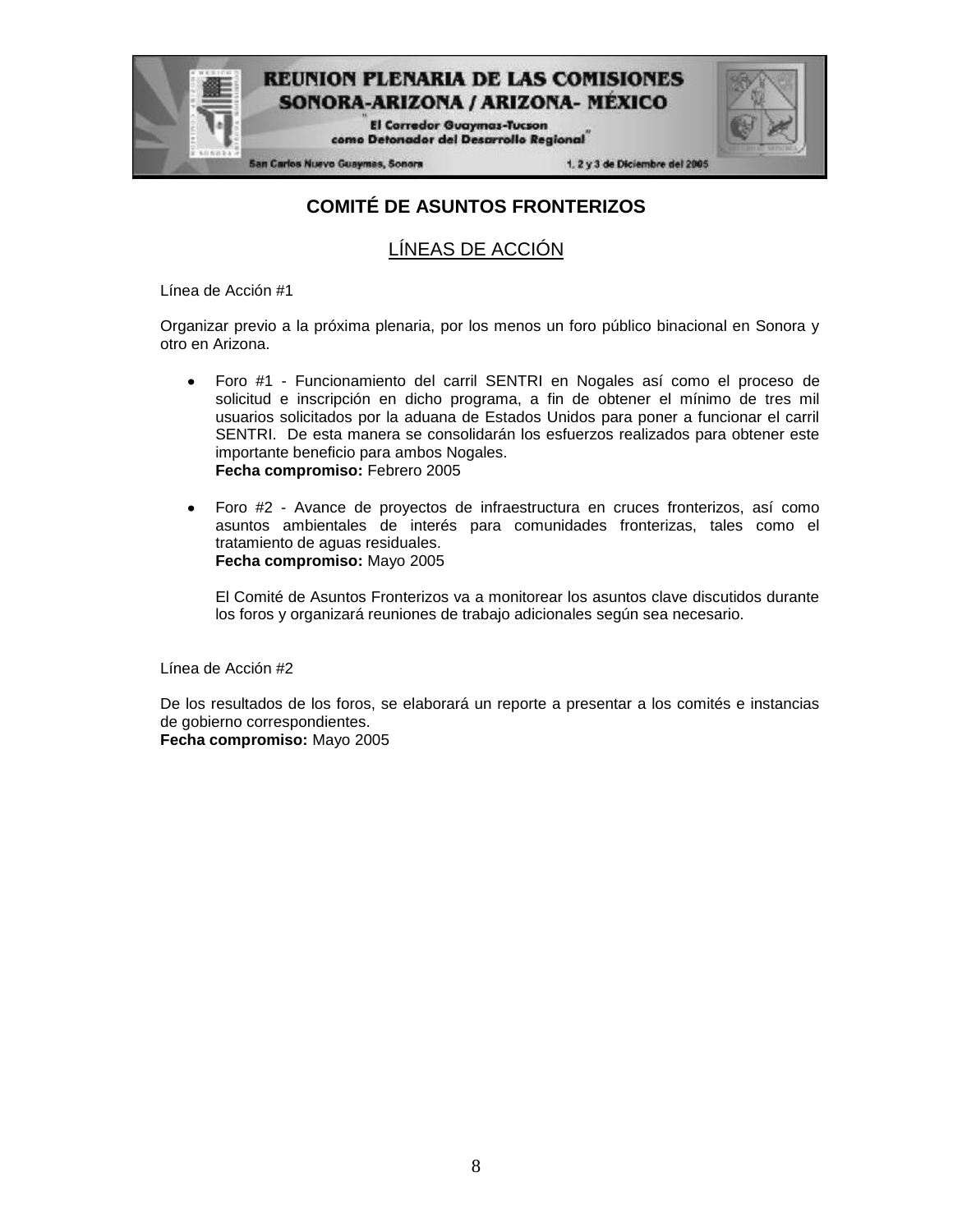

**El Corredor Guaymas-Tucson** como Detonador del Desarrollo Regional

**San Carlos Nuevo Guaymas, Sonora** 

1. 2 y 3 de Diciembre del 2005

### **BORDER ISSUES COMMITTEE**

### ACTION ITEMS

Action item #1

Organize prior to the next plenary, at least one public binational forum in Sonora and one in Arizona.

- Forum #1 Nogales sentri lane operation as well as application and registration  $\bullet$ process. The objetive is to register the 3,000 minimum users required by customs and border protection to operate the Nogales sentri lane. This will help us capitalize on the efforts made to obtain this important benefit for "Ambos Nogales" **Target completion date:** February-2005
- Forum #2 Update on border crossings infrastructure projects, including environmental  $\bullet$ issues of interest to border communities, such as waste water treatment. **Target completion date:** May-2005

The Border Issues Committee will monitor the key issues from the forums and will organize additional meetings as needed.

Action item #2

From the results of the forums, a report will be prepared and presented to other committees and the appropriate government agencies.

**Target completion date:** May-2005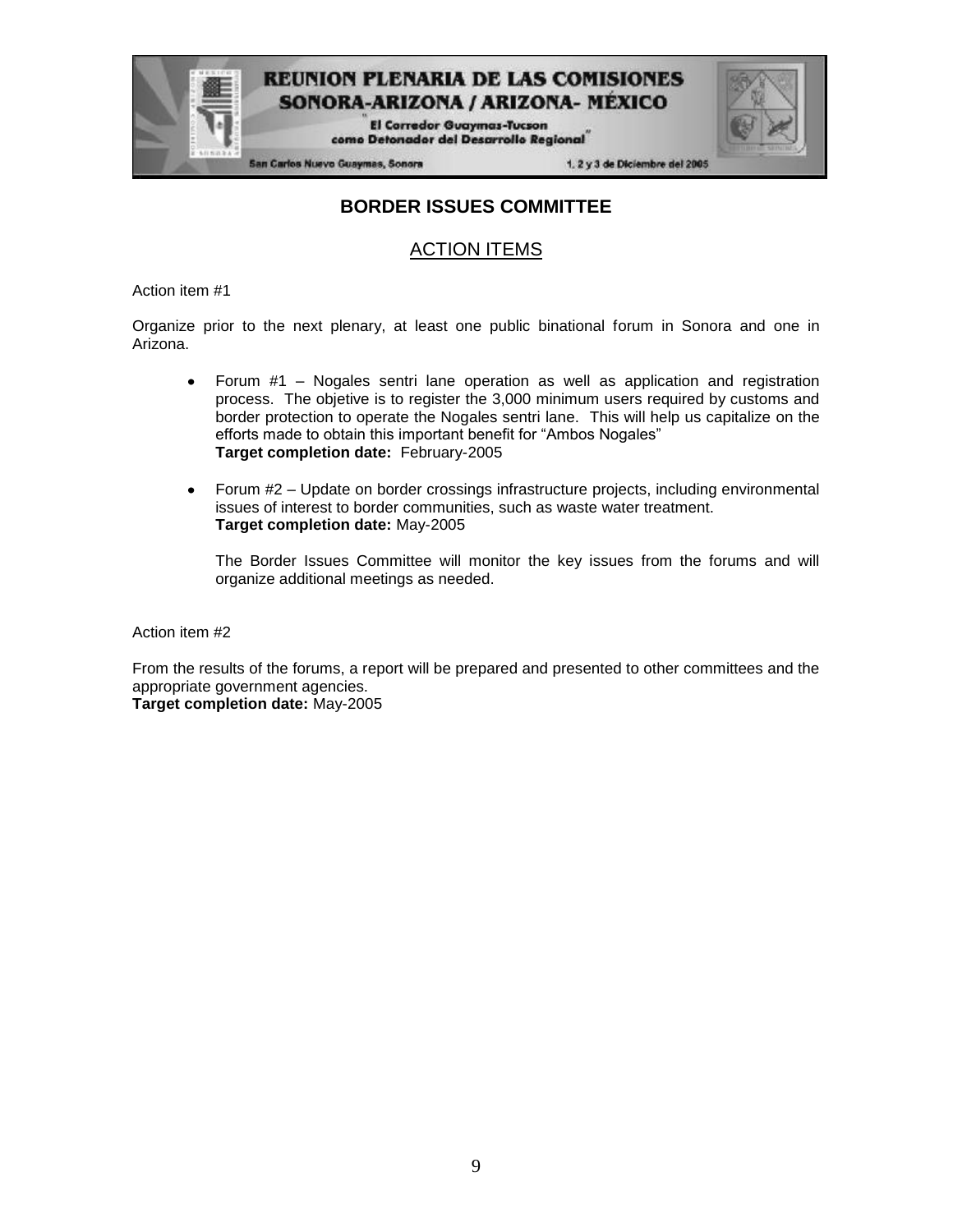

## **COMITÉ DE ASUNTOS LEGALES Y SERVICIOS FINANCIEROS**

## LÍNEAS DE ACCIÓN

1.- Conjuntamente con las instituciones financieras de México y de Estados Unidos, y profesionistas independientes, se creará la Asociación Internacional de Empresas Hipotecarias, con la finalidad de facilitar el financiamiento de desarrollos inmobiliarios. Así como explorar otros instrumentos financieros para el desarrollo de negocios en general. **Fecha compromiso:** 30 de marzo del 2006

2.- Organizar una reunión en el estado de Sonora, que sirva como foro para que participen en ella, desarrolladores, instituciones fiduciarias, despachos de abogados, el Colegio de Contadores del Estado de Sonora, y el Colegio de Notarios de Sonora, con el fin de establecer estrategias conjuntas para agilizar la captación de la inversión extranjera en Sonora. **Fecha compromiso:** Plenaria verano 2006

3.- Coordinar la edición del Manual Fiscal para Operaciones Inmobiliarias en donde participe el extranjero, por parte del Colegio de Contadores del Estado de Sonora. **Fecha compromiso:** Plenaria del verano del 2006

4.- Conjuntamente con el Comité de Bienes Raíces, se continuará apoyando al proyecto de bursatilización de cartera inmobiliaria en lo que respecta a los aspectos financieros y legales.

5.- Como producto terminado del Comité de Asuntos Legales y Servicios Financieros, se distribuyó el cd que contiene la información actualizada sobre la adquisición de bienes inmuebles en México.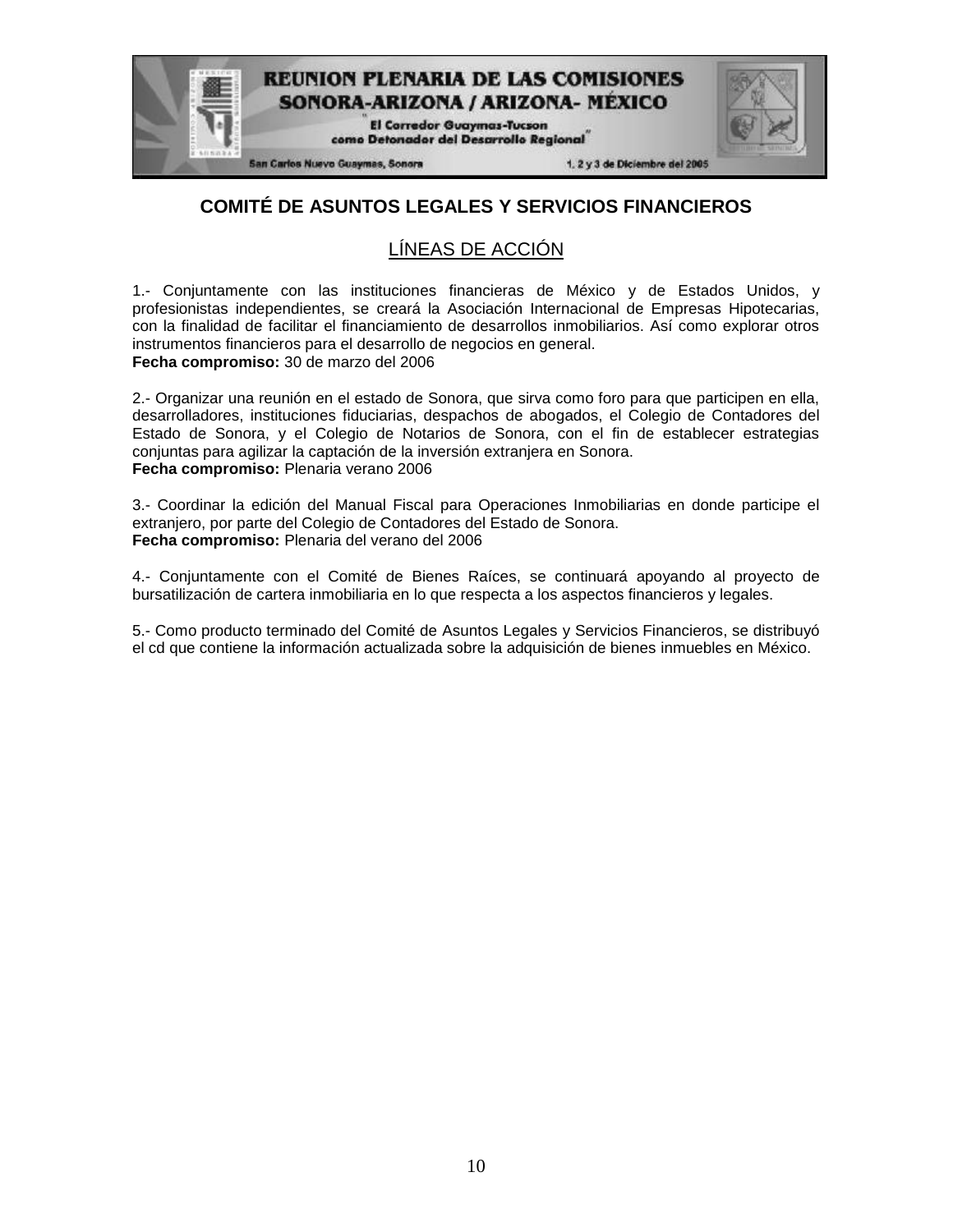

### **FINANCE, BUSINESS & LEGAL SERVICES COMMITTEE**

### ACTION ITEMS

1.- The International Association of Mortgage Loan Businesses will be created jointly by mexican and american financial institutions and independent professionals in order to facilitate the financing of real estate development, as well as to explore other financial instruments for the development of businesses in general.

Target completion date: march 30, 2006

2.- To organize a meeting in the state of Sonora, that will be a forum for the participation of developers, trust institutions, lawyers' firms, the College of Accountants of the State of Sonora, and the College of Notary Publics of Sonora, in order to establish joint strategies to expedite obtaining foreign investment in Sonora.

Target completion date: summer of 2006 plenary meeting

3.- The College of Accountants of the State of Sonora will coordinate the edition of the Fiscal Manual for Real Estate transactions in which foreign nationals participate.

Target completion date: summer of 2006 plenary meeting

4.- To continue supporting the real estate portfolio securitization project together with the Real Estate Committee, as regards financial and legal aspects.

5.- The cd containing up-dated information on the acquisition of real property in Mexico was distributed as a finished product of the Financial Services, Legal and Business Issues Committee.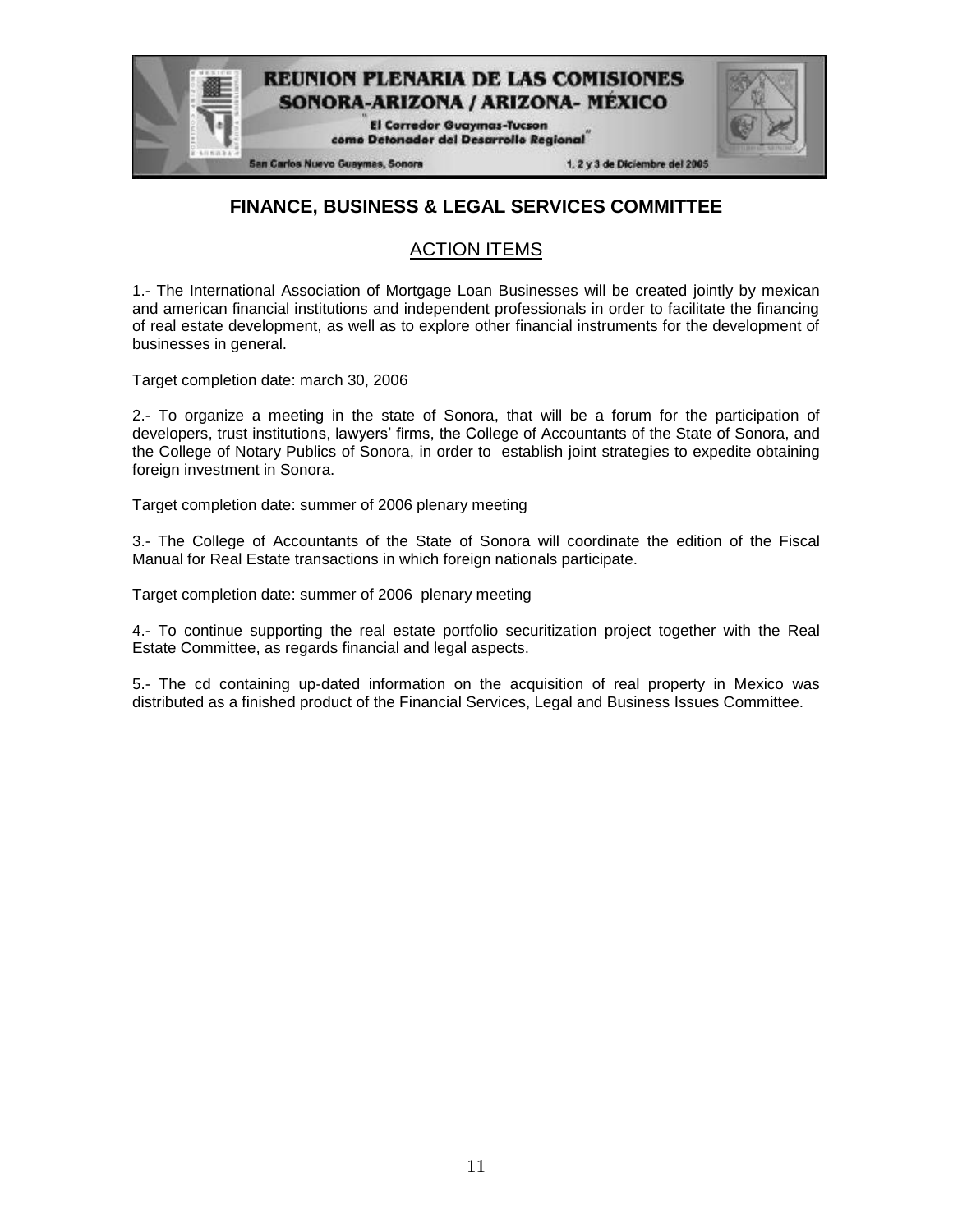

**El Corredor Guaymas-Tucson** como Detonador del Desarrollo Regional

San Carlos Nuevo Guaymas, Sonora

1. 2 y 3 de Diciembre del 2005

## **COMITÉ DE BIENES RAÍCES**

LÍNEAS DE ACCIÓN

LINEAS DE ACCIÓN EN PROCESO

Línea de Acción No. 35

El Comité de Bienes Raíces promoverá la continuación del diseño de un Reporte Público para acciones inmobiliarias en Sonora, buscando homologar en lo posible con el utilizado en el estado de Arizona, con el sustento legal que las leyes lo permitan. **Fecha compromiso:** Mayo 2006.

Línea de Acción No.36

Continuar participando con el National Law Center (Centro Nacional Jurídico) en el proyecto sobre Bursatilización de la Cartera Hipotecaria, aportando la información de las diferentes instituciones que sea requerida para la exitosa ejecución del mismo. **Fecha compromiso**: Mayo 2006.

NUEVAS LINEAS DE ACCIÓN

Línea de Acción No.-

El Comité promoverá el reconocimiento recíproco de los Programas de Licencias para Agentes Inmobiliarios de ambos estados, cuando estas acciones se den en forma conjunta por ambos comités. Para efecto de lo anterior, se revisarán los programas de capacitación existentes en ambos estados.

**Fecha compromiso:** Mayo 2006.

Línea de Acción No.-

Estudiar la posibilidad de establecer en Sonora un ordenamiento jurídico para que el programa actual de Certificación de Agentes Inmobiliarios sea modificado hacia un programa obligatorio de "licencias" similar al operado en Arizona. El Comité de Bienes Raíces se coordinará con el Comité de Asuntos Legales y Servicios Financieros para analizar la propuesta legal correspondiente. **Fecha compromiso:** Mayo 2006.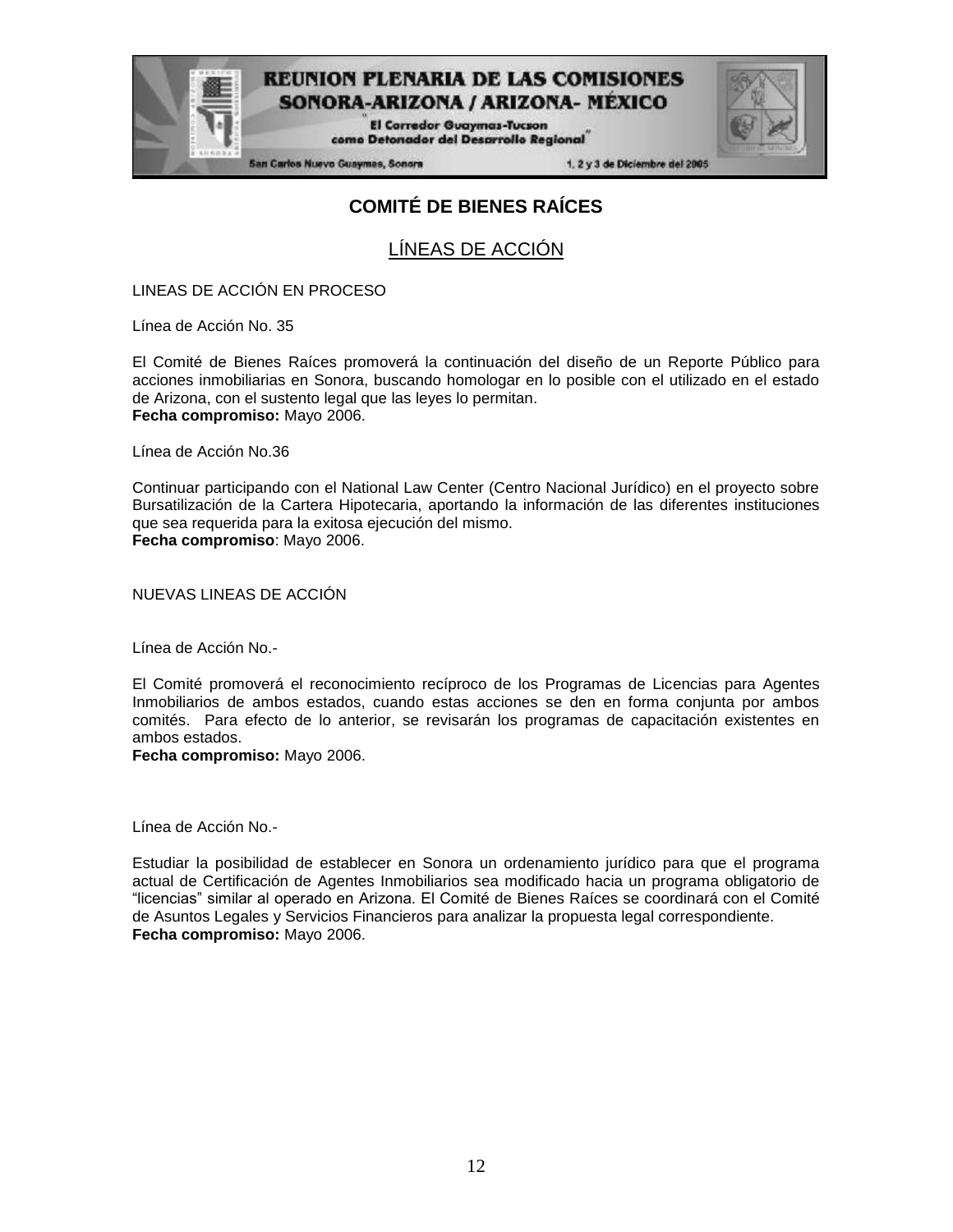

**El Corredor Guaymas-Tucson** como Detonador del Desarrollo Regional

**San Carlos Nuevo Guaymas, Sonora** 

1. 2 y 3 de Diciembre del 2005

### **REAL ESTATE COMMITTEE**

### ACTION ITEMS

ACTION ITEMS IN PROGRESS

Action item No. 35

The committee will promote and endorse the Design of a Sonora Public Report for Real Estate Developments which will be homologized as much as possible with the Arizona Public Report within the legal framework and support that our state's law provide. **Target completion date:** Mayo 2006

Action item No.36

The committee will continue to work with the National Law center with regards to the Real Estate Securitization Projects, providing the required information from the different institutions involved in order to achieve a successful implementation of the project **Target completion date:** Mayo 2006

NEW ACTION ITEMS

Action item:

The committee will promote an agreement to acknowledge reciprocity with regards to both Sonora and Arizona Real Estate Agents Licensing Programs, these actions will be evaluated by both committees and their respective training programs will be analyzed and evaluated to identify common topics and legal framework.

**Target completion date:** Mayo 2006

Action item

The committee will continue to analyze and promote different legal initiatives and bills of law to have the actual Sonora Real Estate Agent Certification Program upgraded to an Obligatory License program such as the one operating in Arizona, The Real Estate Committee will coordinate this action item with the Legal and Financial Services Committee.

**Target completion date:** Mayo 2006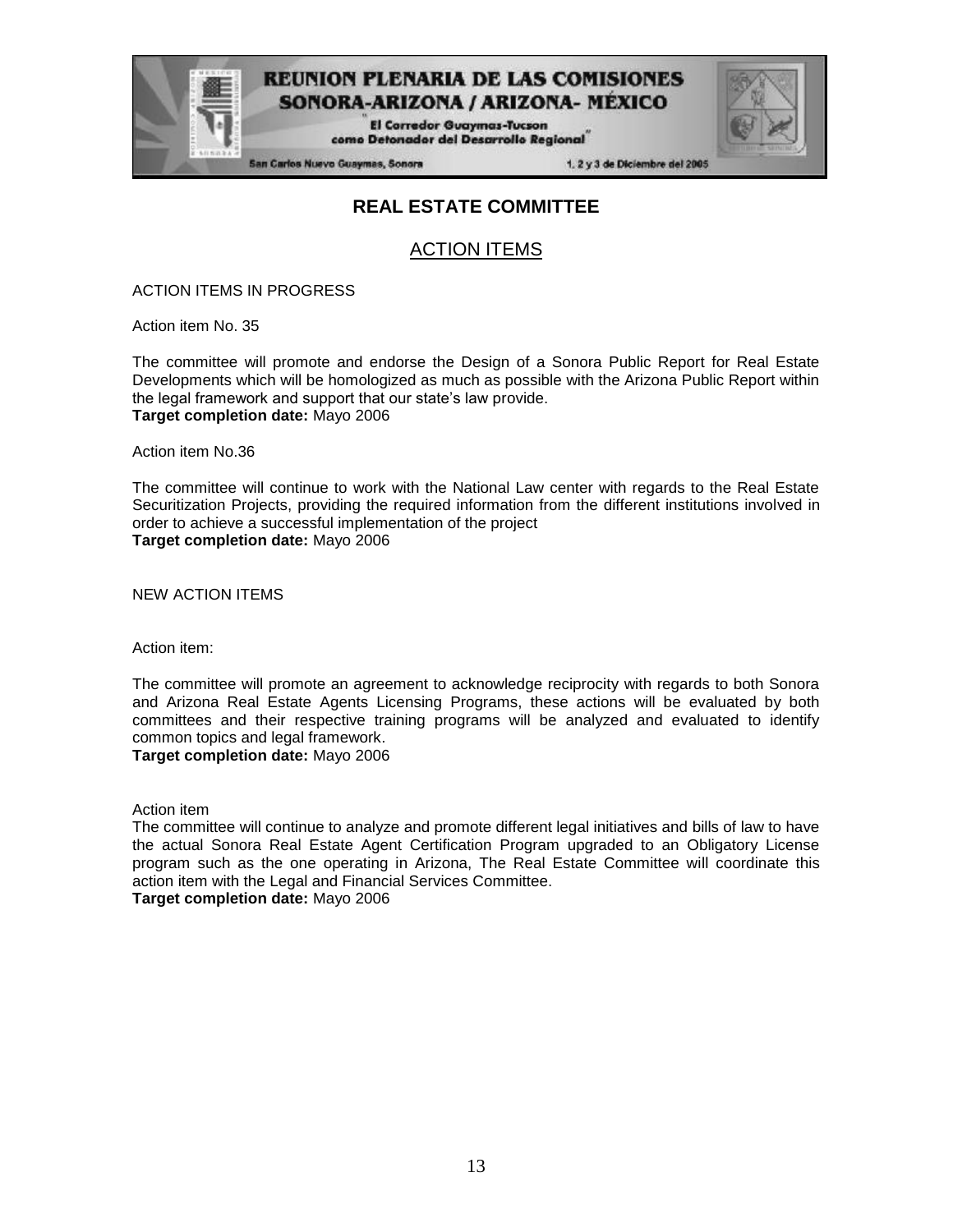

**El Corredor Guaymas-Tucson** como Detonador del Desarrollo Regional

San Carlos Nuevo Guaymas, Sonora

1. 2 y 3 de Diciembre del 2005

## **SUB COMITÉ DE DEPORTE**

### LÍNEAS DE ACCIÓN

Después de varios años de no tener participación dentro de la Comisión Sonora- Arizona, a partir de la presente reunión, nuevamente se integra el Comité de Deportes con el objetivo de fomentar la convivencia y la sana competencia entre los niños y jóvenes de los Estados de Sonora y Arizona a través del cual se proponen las siguientes:

Líneas de Acción

1.- Llevar a cabo los juegos deportivos de la Amistad Sonora-Arizona en el marco de la reunión plenaria de la Comisión.

#### **Fecha compromiso:**

- Realizar los Juegos de la Amistad en Arizona en Junio del 2006
- Llevar a cabo los Juegos de la Amistad en Sonora en Noviembre del 2006.
- 2.- Participar en los torneos ya establecidos en ambos Estados y realizar encuentros a visitas recíprocas en algunos deportes.

#### **Fecha compromiso:**

- $\bullet$ Participación de atletas sonorenses en los "Grand Canyon Games".
- Tener encuentros de béisbol y otras disciplinas en Semana Santa.
- 3.- Impartir clínicas con jugadores profesionales y entrenadores acreditados de ambos Estados.

#### **Fecha compromiso:**

- Llevar a cabo al menos dos clínicas al año por parte de jugadores profesionales y  $\bullet$ entrenadores.
- 4.- Canalización de apoyos a atletas.

#### **Fecha compromiso:**

 $\bullet$ Analizar la factibilidad de apoyar a atletas destacados con becas para estudiar y entrenar en Arizona a nivel Colegial.

Nota:

Reunión de coordinación en Phoenix, Arizona el Miércoles 11 de Enero para la designación de los responsables por Línea de Acción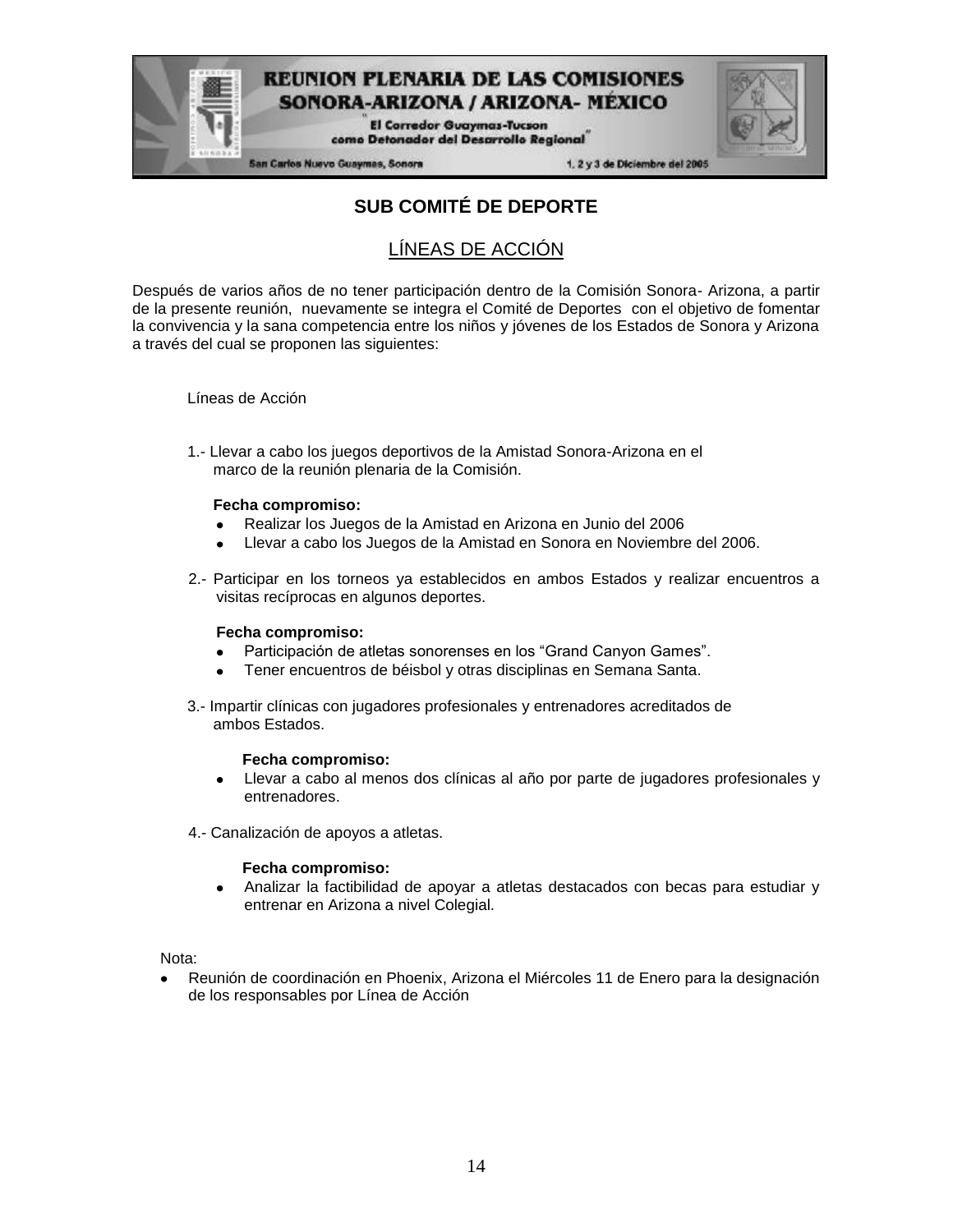

San Carlos Nuevo Guaymas, Sonora

1. 2 y 3 de Diciembre del 2005

### **SPORTS SUB COMMITTEE**

SONORA-ARIZONA / ARIZONA- MEXICO **El Corredor Guaymas-Tucson** como Detonador del Desarrollo Regional

### ACTION ITEMS

After several years of not participating at the Sonora- Arizona Commission, the Sports Committee was formed again as of this meeting for the purpose of fostering coexistence and sound competition among children and youngsters of the status of Sonora and Arizona, proposing the following:

#### ACTION ITEMS

1. To have the Sonora-Arizona Friendship Sports Games within the framework of the Commission's plenary meeting.

#### **Target completion date:**

- To have the Friendship Games in Arizona in June 2006
- To have the Friendship Games in Sonora in November 2006
- 2.- To participate in the tournaments that have already been established in both status and to have matches in some sports and reciprocal visits.

#### **Target completion date:**

- Participation of Sonoran athletes at the "Grand Canyon Games".  $\bullet$
- Baseball games and other sports matches during Easter.
- 3.- Teaching of clinics with professional players and accredited trainers of both status.

#### **Target completion date:**

- To have professional players and trainers hold at least two clinics a year.
- 4.- Channeling support to athletes.

#### **Target completion date:**

To analyze the feasibility of supporting outstanding athletes with scholarships to study and train in Arizona at the school and college level.

Note:

Coordination meeting in Phoenix, Arizona, on Wednesday, January 11, 2006 in order to designate the accountable parties for each action item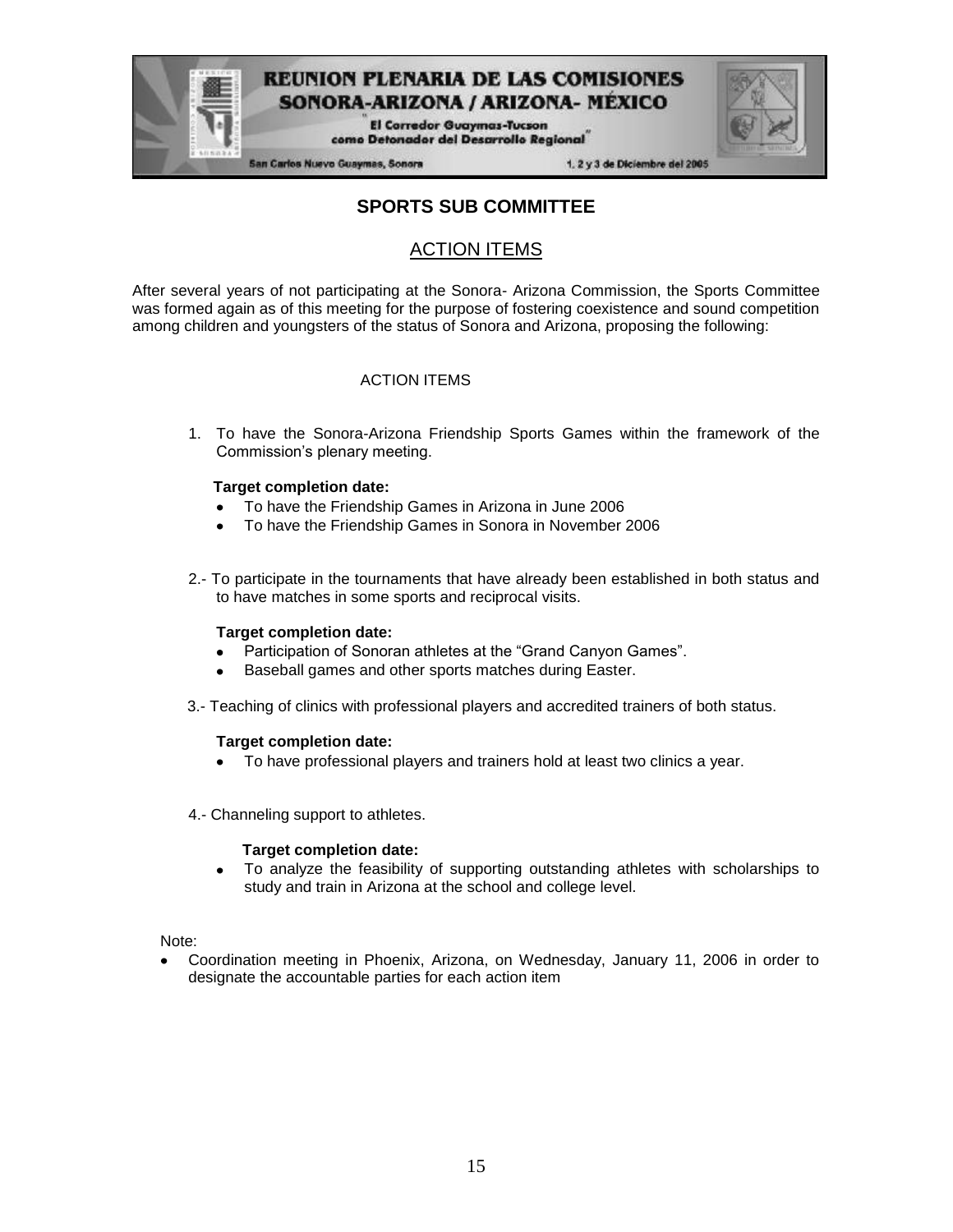

| <b><i><u>RELEASED</u></i></b> |  |  |
|-------------------------------|--|--|
|                               |  |  |

**San Carlos Nuevo Guaymas, Sonora** 

1.2 y 3 de Diciembre del 2005

## **COMITÉ DE DESARROLLO ECONÓMICO**

### LÍNEAS DE ACCIÓN

Línea de Acción No.1 Caso Motorola.

El estudio del caso ha sido concluido en lo general y pasa por un proceso de aprobación final por parte de la empresa Motorola para su liberación.

El modelo está totalmente terminado y disponible y está pasando por un proceso de registro de patente.

Se presentarán en un periodo breve futuras aplicaciones del caso y modelo para promoción de la región con el fin de atraer y retener empresas. **Fecha compromiso:** Junio 2006

Línea de Acción No.2 Desarrollo Cluster Software en la Región.

Consolidar la región Sonora-Arizona como una región competitiva a nivel mundial en el desarrollo de Programas de Software.

#### **Actividades**

- 1. Identificar la verdadera oferta de valor que se le puede ofrecer a las empresas desarrolladoras de software de Arizona si deciden implementar un centro de desarrollo o alianzas estratégicas de negocios con Sonora, mediante la elaboración de un caso de estudio con Quepasa.com. Fecha compromiso: Febrero 2006.
- 2. Lograr Convenio de Colaboración entre el Parque Tecnológico de Cd. Obregón y el Parque Tecnológico de Tucson. **Fecha compromiso:** Marzo 2006.
- 3. Involucrar a las Universidades de Arizona en el proyecto de capacitación en técnicas gerenciales y competencias laborales. **Fecha compromiso:** Mayo 2006.

Línea de Acción No.3 Seawater Forest.

Durante 30 años la Fundación Seawater ha invertido más de 20 millones de dólares en la investigación y desarrollo de la agricultura y acuacultura basada en el aprovechamiento del agua de mar. Esta inversión está dando resultados actualmente en el desarrollo de la empresa Seawater Faros Bahía Kino (SFBK), un proyecto de 3 etapas que aprovechará las descargas de más de 10,000 hectáreas de granjas de camarón para eventualmente construir 100,000 hectáreas de granjas Seawater, bosques de manglares y proyectos adicionales, dando empleo a más de 150,000 personas en Sonora.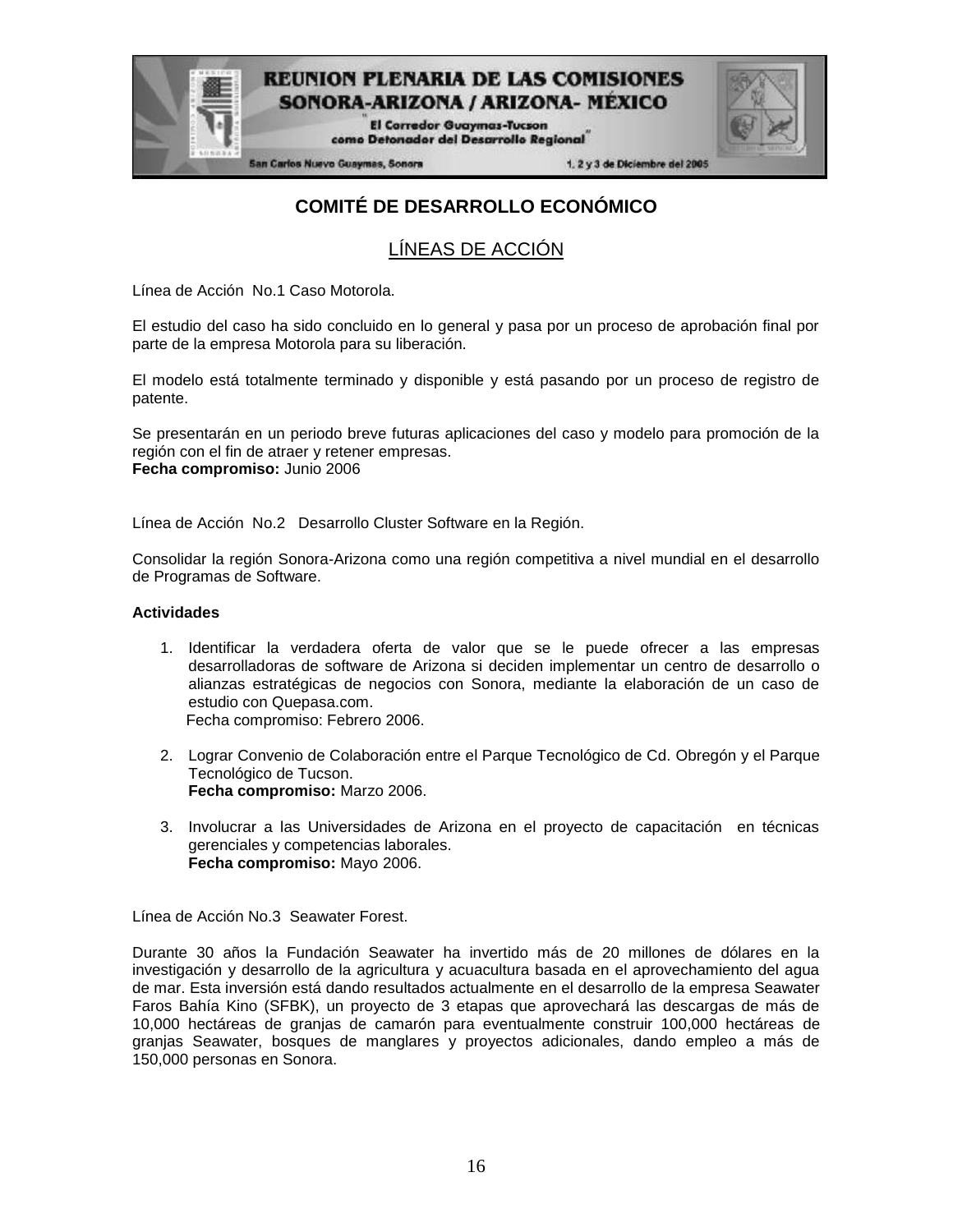

#### **Líneas de Acción**

- 1. SFBK proveerá la información que sea necesaria para completar la compra y adquisición de 7,000 hectáreas comprometidas por el estado de Sonora para la primer etapa. Lo anterior cumplirá los requisitos establecidos por el World Bank y permitirá que seamos el primer proyecto apoyado con fondos del Fideicomiso de Bio Carbón. **Fecha compromiso:** Enero 2006.
- 2. Las aportaciones del Gobierno Federal y Estatal son evidencia del apoyo existente para este proyecto. Este apoyo se usará como catalizador para solicitar a los miembros de la Comisión que nos ayuden a identificar y contactar a posibles patrocinadores de adecuado nivel para la toma de decisiones del proyecto. **Fecha compromiso:** Marzo 2006.
- 3. SFBK solicitará apoyo de la Comisión y sus miembros involucrados en educación y la industria de acuacultura para participar en el Proceso de Certificación de Mejora al Medio Ambiente.

**Fecha compromiso:** Junio 2006.

Línea de Acción No.4 Corredor Tucson -Guaymas

El Comité de Desarrollo Económico recomienda que el estudio del Corredor Tucson-Guaymas permanezca como una de las líneas de acciones vigentes, en virtud de que el rango de investigación se ha ampliado por la firma del Convenio de Colaboración por parte de la SCT, el estado de Arizona y el estado de Sonora.

Adicionalmente, se recomienda considerar los siguientes puntos:

1.-Las investigaciones subsecuentes deben colocar un énfasis especial en el tramo Nogales-Tucson.

**Fecha compromiso:** Junio 2006.

2.-Los esfuerzos de desarrollo de Sonora y Arizona dentro del proyecto CANAMEX deben integrar un concepto o componente relacionado con el *Desarrollo de Cadenas de Suministro*. Este concepto puede ser desarrollado por la Comisión Sonora-Arizona y Arizona-México a través de sus comités de Desarrollo Económico, Transporte y Asuntos Legales y Servicios Financieros.

**Fecha compromiso:** Junio 2006.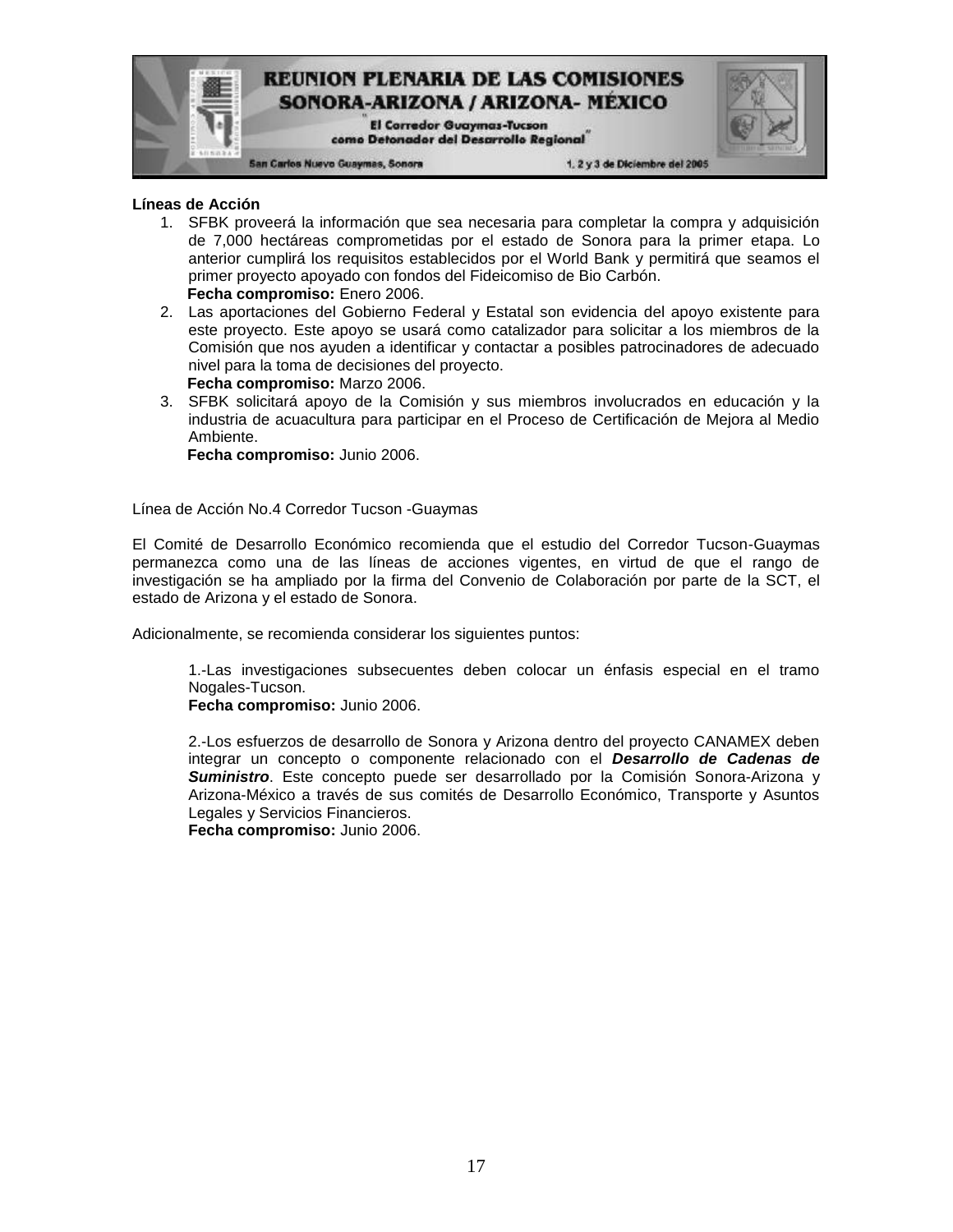

San Carlos Nuevo Guaymas, Sonora

1, 2 y 3 de Diciembre del 2005

### **ECONOMIC DEVELOPMENT COMMITTEE**

### ACTION ITEMS

Action Item:

The Case Study Project has been concluded and it's being subject for final approval by Motorola for liberation and disclosure purposes.

The resulting industry attraction and retention model has been completed and it's in the piten registration process.

Future applications for the case study and model will be presented in the next couple of weeks in order to promote the Sonora-Arizona region to attract industry and retain the existing one. **Target completion date:** June, 2006

Action Item .2

Consolidate the Sonora-Arizona Region as a world class Software-Solutions Development Site.

#### **Activities**

- 1. Identify the "Real Value Proposition" of solutions and cost effective measures that can be offered to the software development companies located in Arizona if they decide to establish a development center or business relations with Sonora, this can be done through a case study with Quepasa.com. **Target completion date:** February, 2006
- 2. Promote a MOU between the Technology Parks in Cd. Obregón & Tucson.

**Target completion date:** March, 2006

3. Incorporate Arizona's Universities into the Technical and Management Training Program for IT Professionals and technicians currently under way in Sonora. **Target completion date:** May, 2006

Action Item 3

The Seawater Agro-Forestry Project

Over the past 30 years, The Seawater Foundation has invested over twenty million dollars in researching and refining seawater based agriculture and aquaculture technologies in Sonora. That investment is now paying off in the development of Seawater Farms Bahia Kino (SFBK), a 3 phase project that will use the effluent from over 10,000 ha of shrimp farms to eventually build 100,000 ha of seawater farms, forests and related projects, employing over 150,000 people in Sonora.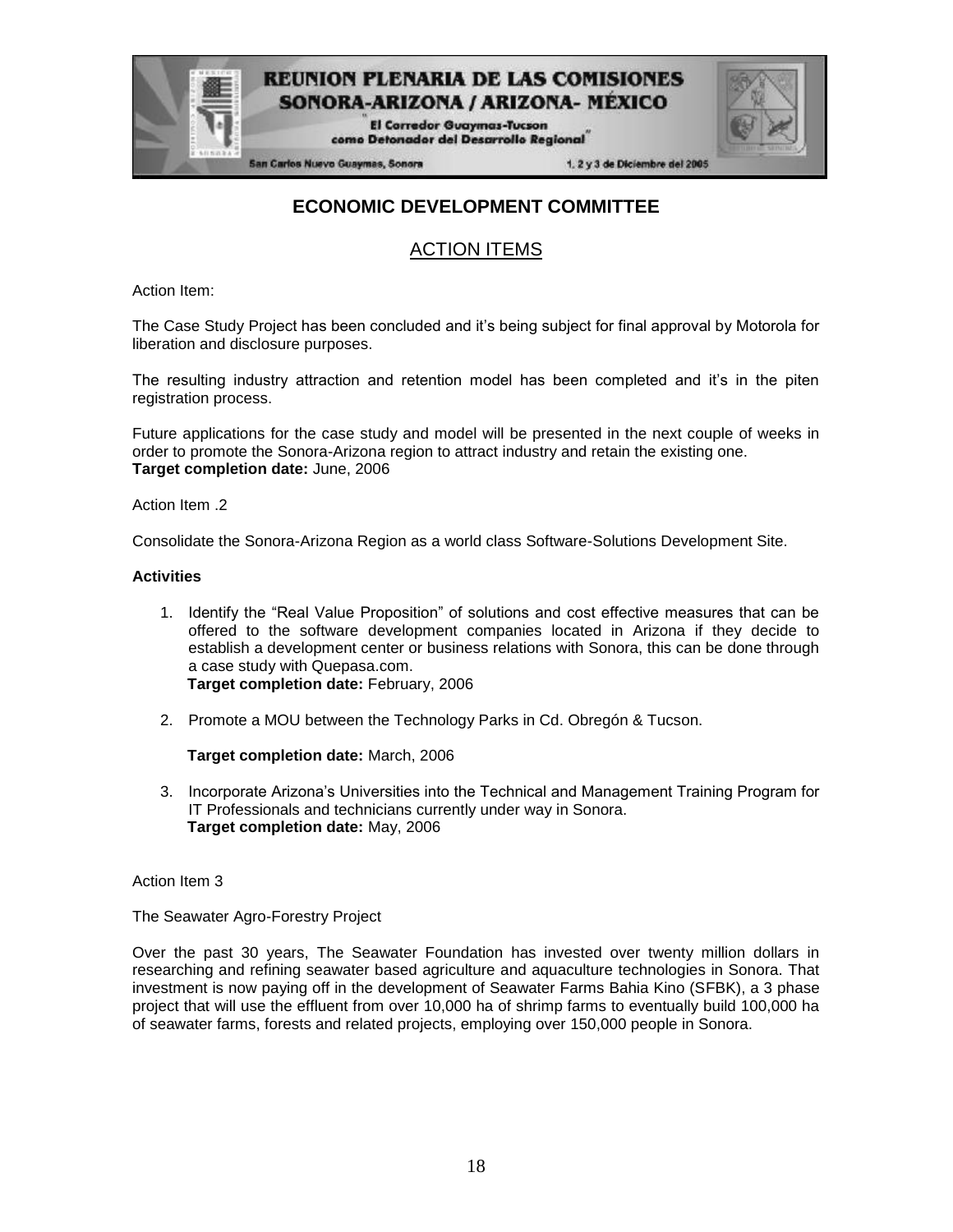

#### **Action Items:**

1. SFBK will provide any additional and necessary information to complete the acquisition and have available to SFBK the 7,000 ha for Phase 1, committed by the State of Sonora. This will satisfy World Bank requirements for us as the initial and premier project to be implemented by the Bank´s BioCarbon Fund.

**Target completion date:** June, 2006

- 2. The State and Federal Government's financial commitment provides evidence of their support to this project. This support will be used as a catalyst to request commission members, to identify and introduce us to potential sponsors of the stature necessary to make decisions. **Target completion date:** March, 2006
- 3. SFBK will request support from the commission and its members in the education of the aquaculture industry about the benefits to the industry and the entire region of participating in the Environmental Enhancement Certification process. **Target completion date:** June, 2006

#### Action Items No.4

Because the research component of the Tucson-Guaymas Corridor study has been expanded by the participation of Mexico's Secretariat of Communications and Transportation, as witness by the signing of a Memorandum of Understanding among SCT, the State of Sonora, and the State of Arizona, the Economic Development Committee recommends that this project remain a priority project for now.

#### **In addition it is recommended that;**

- 1. The new collaborative research effort place special emphasis on the Nogales to Tucson portion of the Corridor. **Target completion date:** June, 2006
- 2. That the Arizona-Sonora development efforts on the CANAMEX Corridor and the Guaymas-Tucson Corridor integrate a comprehensive *Supply Chain Development* component and that this effort be developed among the AMC's Economic Development, Transportation and Finance Committees. **Target completion date:** June, 2006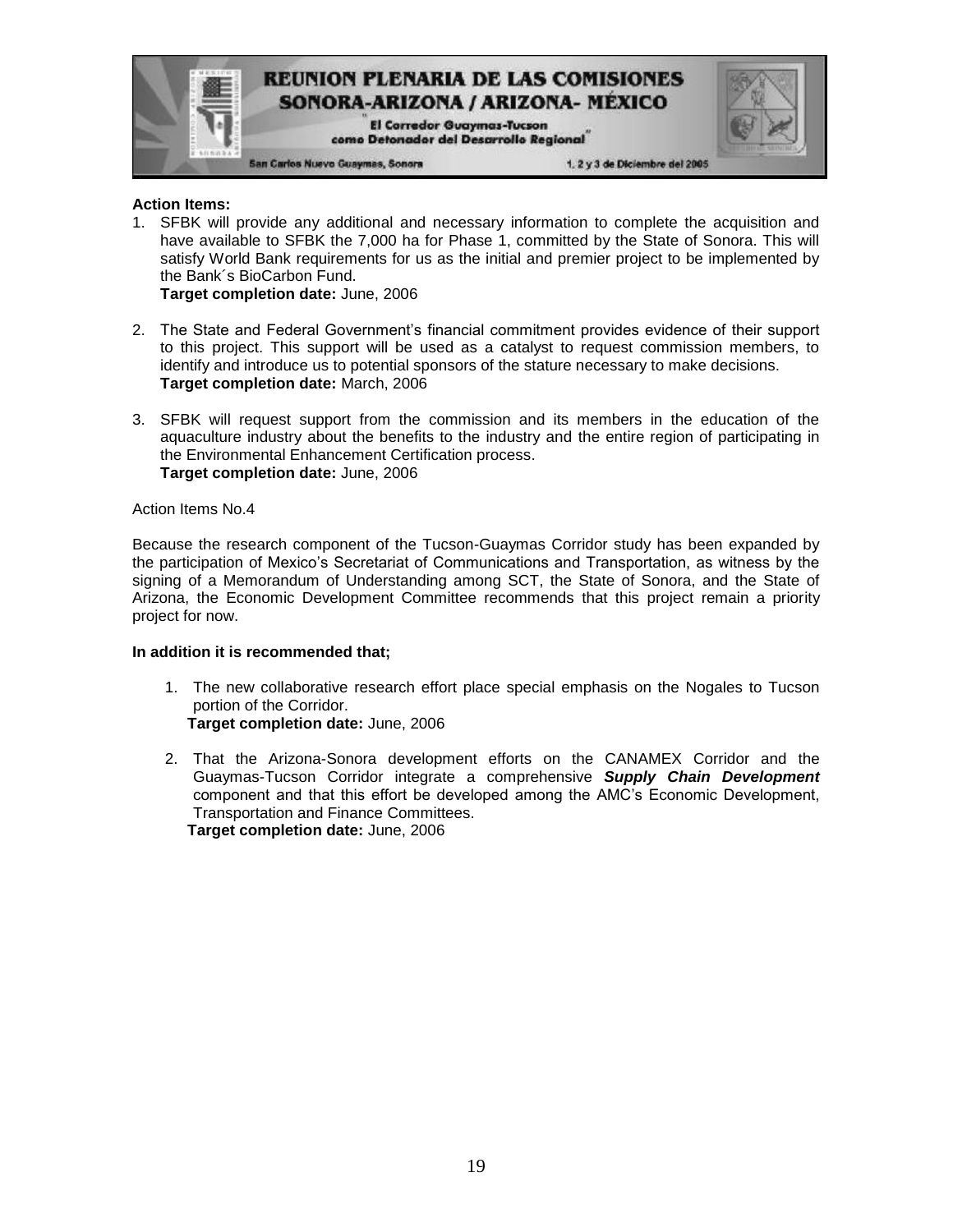

## **COMITÉ DE ECOLOGÍA Y MEDIO AMBIENTE**

## LÍNEAS DE ACCIÓN

1. Para el fortalecimiento de las instituciones, la Comisión de Ecología y Desarrollo Sustentable del Estado de Sonora (CEDES) y el Departamento de Calidad Ambiental de Arizona (ADEQ) diseñarán y ejecutarán un programa de capacitación binacional en materia de regulación, prevención y control de la contaminación ambiental, así como en conservación, preservación y restauración de los recursos naturales.

**Fecha compromiso:** Un año, Diciembre 2006.

- 2. Para mejorar la efectividad del Programa de Pretratamiento de Nogales, Sonora, el organismo operador implementará un "Plan de Política, Procedimiento y Aplicación de la Ley" en coordinación con la Comisión de Ecología y Desarrollo Sustentable del Estado de Sonora (CEDES), el Departamento de Calidad Ambiental de Arizona (ADEQ) y la Asociación de Maquiladoras de Sonora (AMS) para lograr su cumplimiento y protección de recursos hidráulicos compartidos por ambos estados. **Fecha compromiso:** Un año, Diciembre 2006.
- 3. Considerando el desarrollo económico del Estado de Sonora, es de alta prioridad impulsar y promover la instalación y operación de Centros Integrales de Manejo de Residuos Industriales (CIMARI), con la finalidad de promover la gestión y disposición adecuada de residuos peligrosos. Para estimular el cumplimiento de normas ambientales aplicables y de acuerdo con mecanismos de notificación establecidas entre México y Estados Unidos acerca de estos tipos de instalaciones en la franja fronteriza, la revisión de tales planes por los estados de Sonora y Arizona, conjuntamente con oficiales federales, es vital para aprovechar oportunidades que pueden existir para proponer sugerencias sobre la mejora de diseño y planes de operación, asimismo facilitando la protección de recursos naturales y la salud pública.

**Fecha compromiso:** 6 meses, Junio 2006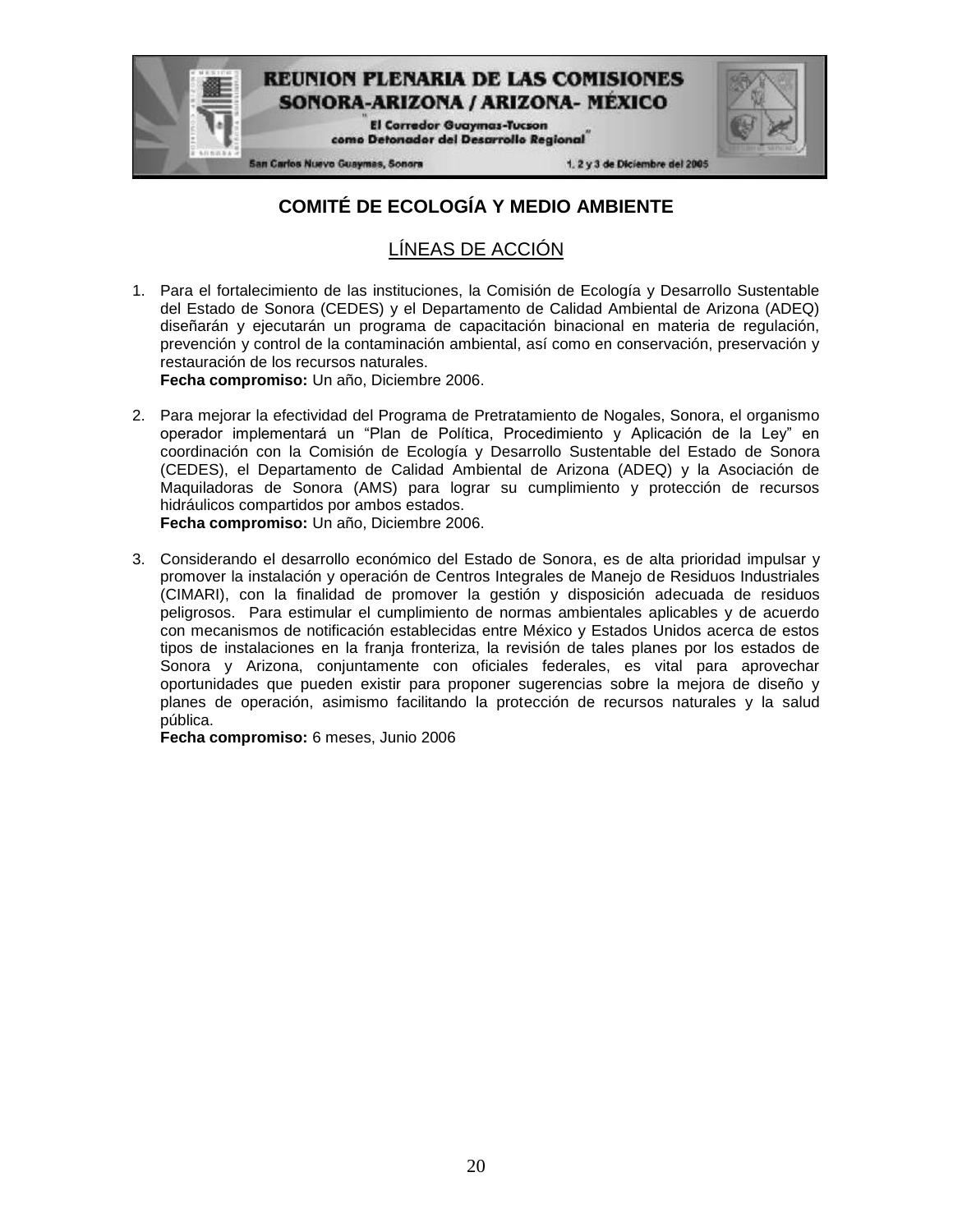

### **ENVIRONMENT COMMITTEE**

### ACTION ITEMS

1. To strengthen the institutions, the Arizona Department of Environmental Quality (ADEQ) and the Ecology and Sustainable Development Commission of Sonora (CEDES) will develop and implement a binational capacity building program for compliance, pollution prevention and environmental management, conservation, and natural resources preservation and restoration.

**Target completion date:** December 2006

2. To improve the effectiveness of the Nogales, Sonora Industrial Pretreatment Program, the operating body will implement a "Policy, Standard Operating Procedures and Compliance Manual" in coordination with the Arizona Department of Environmental Quality (ADEQ), the Ecology and Sustainable Development Commission of Sonora (CEDES), and the Maquiladora Association of Sonora (AMS) to meet regulatory requirements and protect shared water resources.

**Target completion date:** December 2006

3. Recognizing Sonora's rapid economic development, it is of high priority to promote and stimulate the installation and operation of Centers for the Integrated Management of Industrial Wastes to promote appropriate management and disposal of hazardous wastes. To foster compliance with applicable environmental standards and conform with established U.S.-Mexico notification mechanisms for such facilities in the border region, the review of such plans by the states of Arizona and Sonora, in conjunction with federal officials, is vital to seize opportunities that may exist to provide suggestions for the improvement of any proposed designs and operational plans, thereby facilitating the protection of natural resources and public health.

**Target completion date:** June 2006)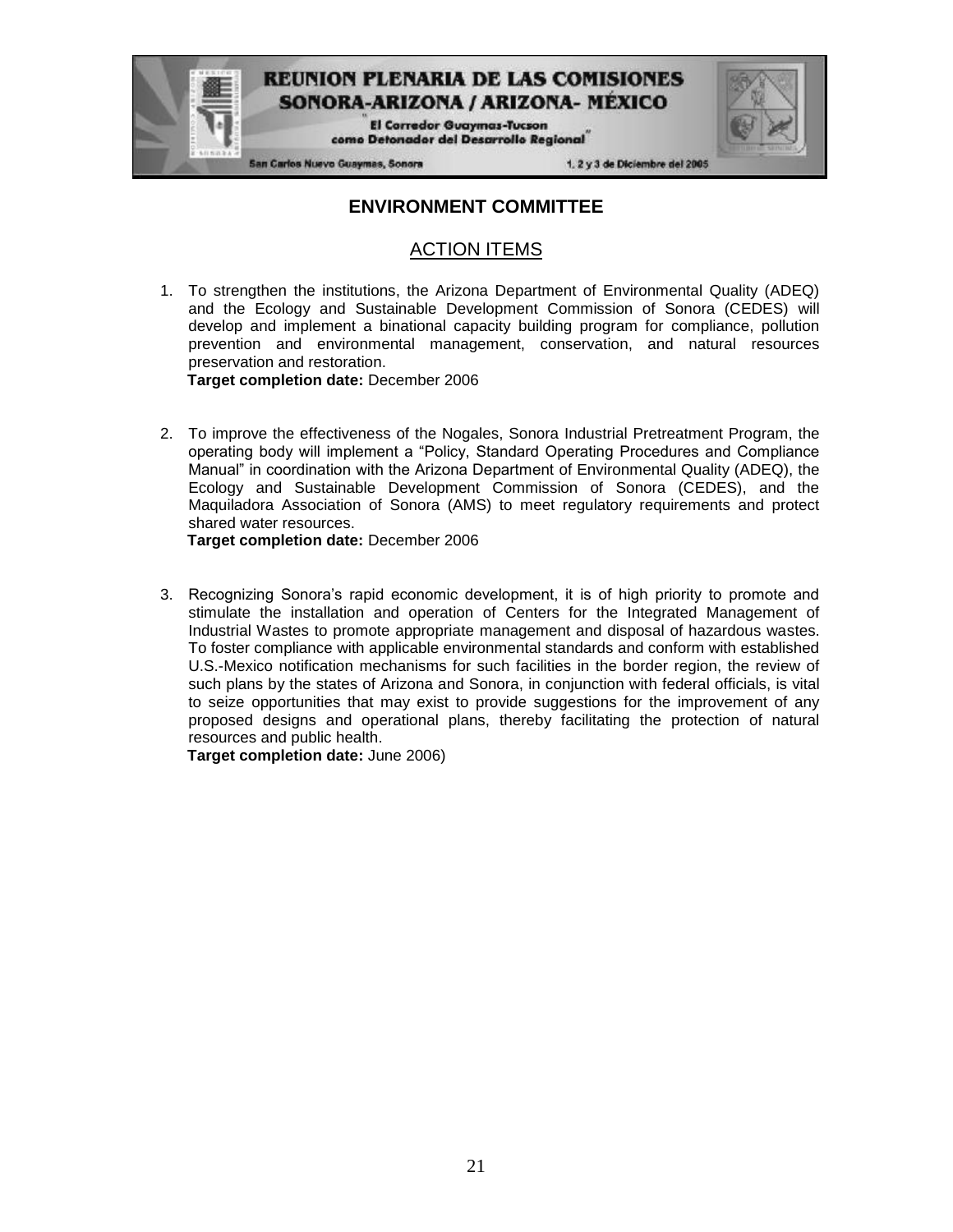**El Corredor Guaymas-Tucson** como Detonador del Desarrollo Regional

**San Carlos Nuevo Guaymas, Sonora** 

1. 2 y 3 de Diciembre del 2005

## **COMITÉ DE EDUCACIÓN**

## LÍNEAS DE ACCIÓN

Línea de Acción 1

Identificar organizaciones e instituciones del Estado de Arizona que estén interesadas en promover la instalación de una Plaza Comunitaria y el Portal de Servicios que ofrece el Consejo Nacional de Educación para la Vida y el Trabajo (CONEVyT) del Gobierno Mexicano. **Fecha compromiso:** Junio 2006.

Línea de Acción 2

Que la Comisión Arizona-México considere el reestablecimiento del Instituto de Educación Arizona-Sonora en el estado de Arizona, como organismo paralelo al Instituto de Educación Sonora-Arizona en el estado de Sonora, con el objetivo de dar seguimiento a los programas, convenios y líneas de acción del Comité de Educación.

**Fecha compromiso:** Noviembre 2006.

Línea de Acción 3

Integrar un equipo de trabajo con expertos de educación especial de Sonora y Arizona para desarrollar proyectos en los diferentes niveles educativos con el propósito de atender las necesidades de esta población.

**Fecha compromiso:** Noviembre 2006.

Línea de Acción No. 4

Los Comités de Educación de la Comisión Arizona-México y la Comisión Sonora-Arizona coordinarán la identificación de programas y materiales enfatizando la prevención de abuso de substancias, violencia escolar (física y mental), con la meta de llevar a cabo una reunión binacional con la participación de expertos, quienes compartirán mejores prácticas del tema para desarrollar estrategias y programas que proporcionarán un ambiente escolar seguro para alumnos de primaria, secundaria, preparatoria y universidad.

**Fecha compromiso:** Junio 2006.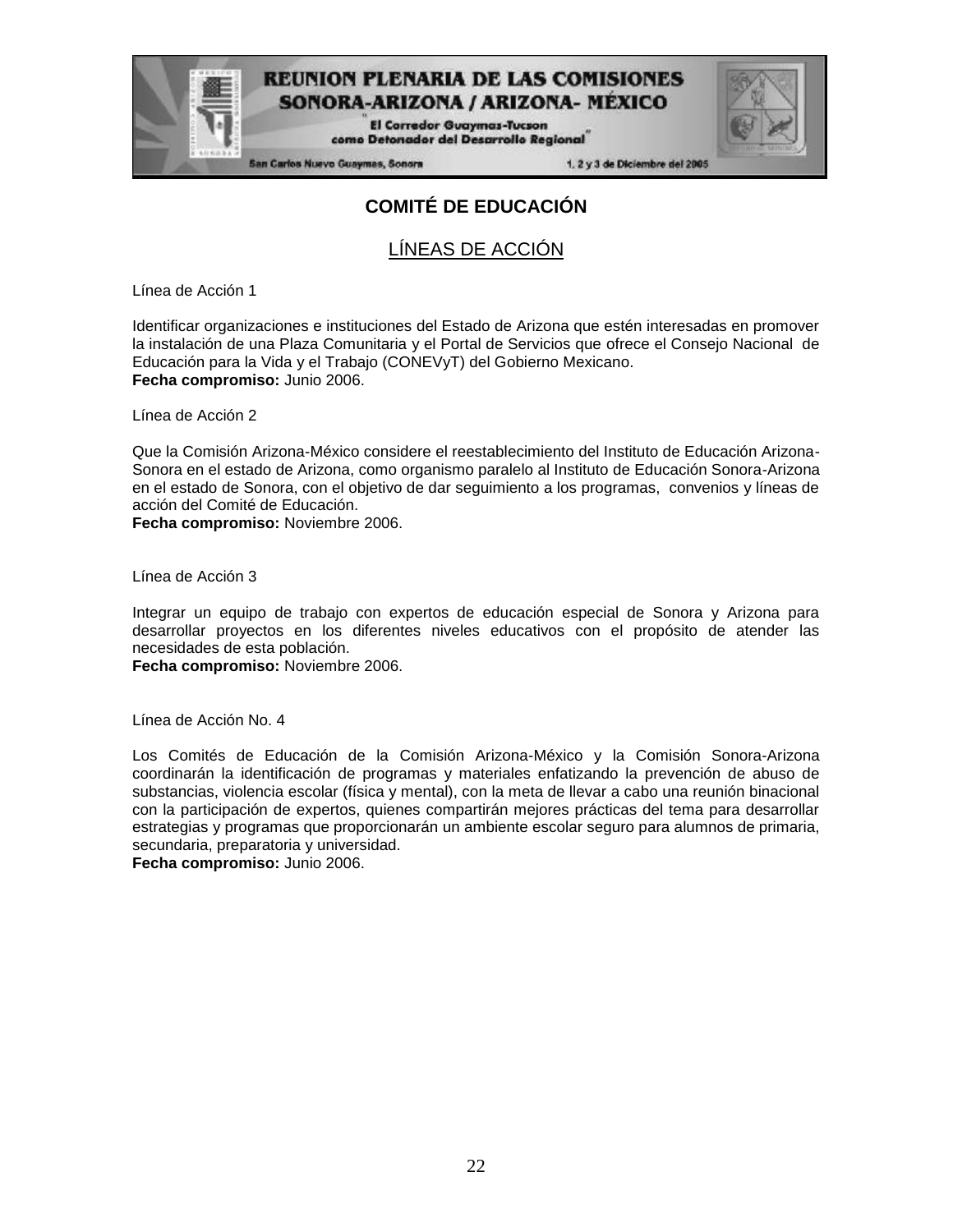**El Corredor Guaymas-Tucson** como Detonador del Desarrollo Regional

**San Carlos Nuevo Guaymas, Sonora** 

1. 2 y 3 de Diciembre del 2005

### **EDUCATION COMMITTEE**

### ACTION ITEMS

Action Item 1

Identify organizations and institutions in the State of Arizona that would be interested in implementing a Community Learning Center and disseminate the web services offered by the National Council of Education for Life and Work from the Mexican government. **Target completion date:** June 2006

Action Item 2

That the Arizona-Mexico Commission consider the re-establishment of the Arizona-Sonora Institute of Education in the state of Arizona as a parallel office to the one that operates in the state of Sonora, in order to provide appropriate follow-up of programs, agreements and action items of the Education Committee.

**Target completion date:** November 2006

Action Item 3

To build a team of special education experts from Sonora and Arizona in order to develop projects at the different educational levels aiming to cover the needs in this field. **Target completion date:** November 2006

Action Item 4

The Education Committees for the Arizona – Mexico Commission and the Sonora – Arizona Commission will coordinate the identification of programs and materials with emphasis on the prevention of substance abuse, school violence and bullying (physical and mental), with the goal in creating and annual binational meeting, with the participation of experts, which will share best practices in the area to develop strategies and programs that will provide for a safe school environment for students at the primary, post-secondary and secondary levels. **Target completion date:** June 2006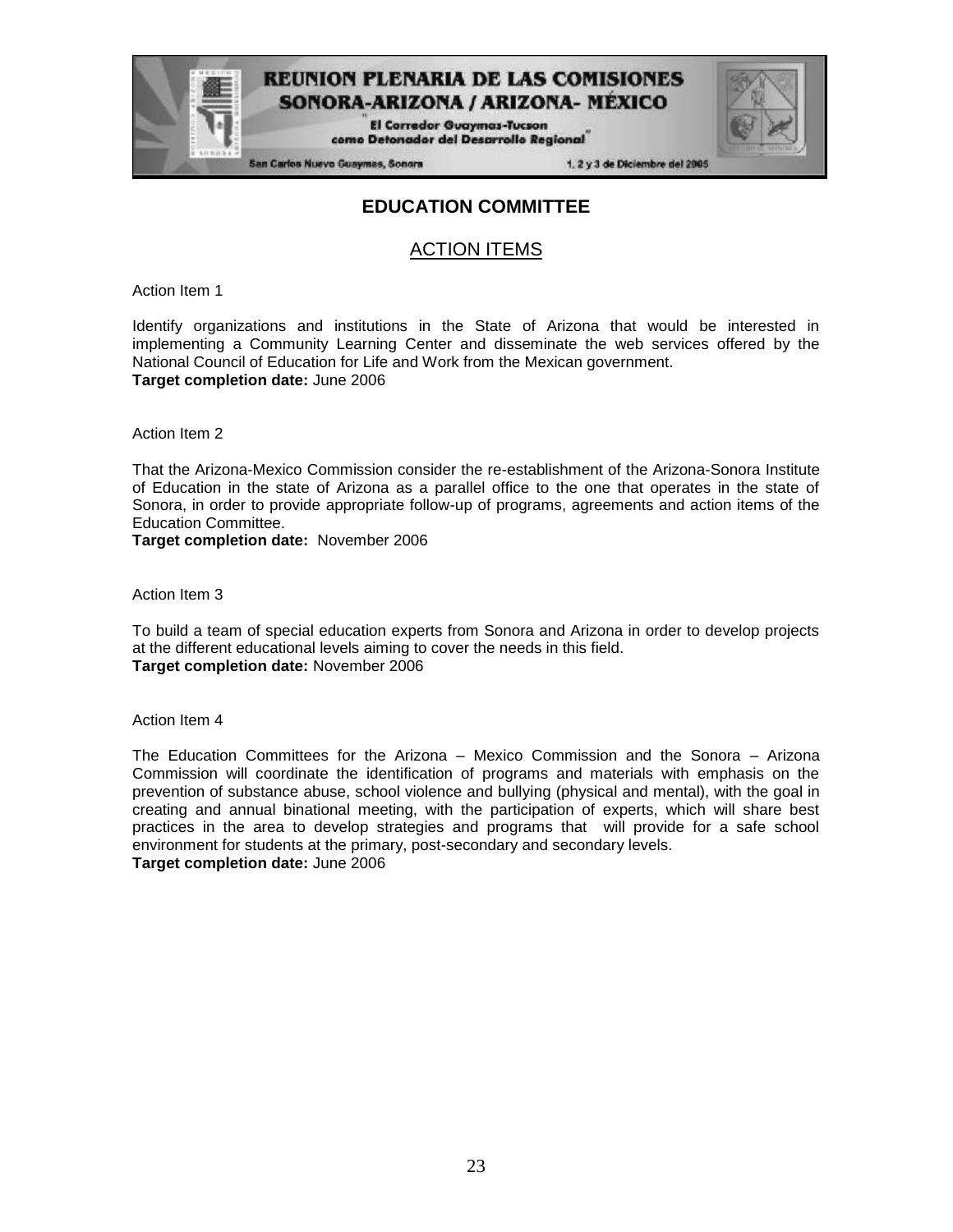

San Carlos Nuevo Guaymas, Sonora

1. 2 y 3 de Diciembre del 2005

## **COMITÉ DE SERVICIOS DE SALUD**

**REUNION PLENARIA DE LAS COMISIONES** SONORA-ARIZONA / ARIZONA- MEXICO **El Corredor Guaymas-Tucson** como Detonador del Desarrollo Regional

## LÍNEAS DE ACCIÓN

#### **Reporte de avance**

Extensión de cobertura del Seguro Popular a familias de inmigrantes. La extensión de cobertura de Seguro Popular a familias de inmigrantes quedó concluida en 100%.

Fecha compromiso: CONCLUIDA Porcentaje de avance: 100%

#### **LÍNEAS DE ACCIÓN**

Seguro Médico de Urgencias a Visitantes Extranjeros.

1. La creación de un seguro médico contra accidentes y urgencias para los visitantes extranjeros al Estado de Sonora se encuentra en proceso de análisis final por el Gobierno del Estado de Sonora. Nuestra fecha límite para tener conclusiones al respecto será en junio de 2006.

**Fecha compromiso:** Junio de 2006 Porcentaje de avance: 50%

Programa Binacional contra la Obesidad.

2. Hemos compartido en ambos estados la información de estrategias para combatir la obesidad con programas de hábitos nutricionales y de promoción de la actividad física, involucrando a los actores sociales del sector público y privado. Con base en estas acciones se está elaborando un programa binacional que promueva y formalice las actividades de los grupos mencionados.

**Fecha compromiso:** Junio de 2006 Porcentaje de avance: 75%

Medidas binacionales para abatir la mortalidad materna.

3. Hemos compartido información y capacitación de los programas que son exitosos en ambos estados. Varios hospitales de Arizona, incluyendo Tucson Medical Center, Carondelet Health Network, University Medical Center y otros ponen a disposición educación médica continua en el área prenatal y neonatal para profesionales sonorenses. **Fecha compromiso:** Junio de 2006 Porcentaje de avance: 75%

Tuberculosis.

4. Debido al incremento en la incidencia de casos de tuberculosis en ambos estados, se reforzará el programa de prevención y control con énfasis en los municipios fronterizos, incluyendo la estrategia de "STOP TB"/"ALTO LA TUBERCULOSIS". **Fecha compromiso:** Junio de 2006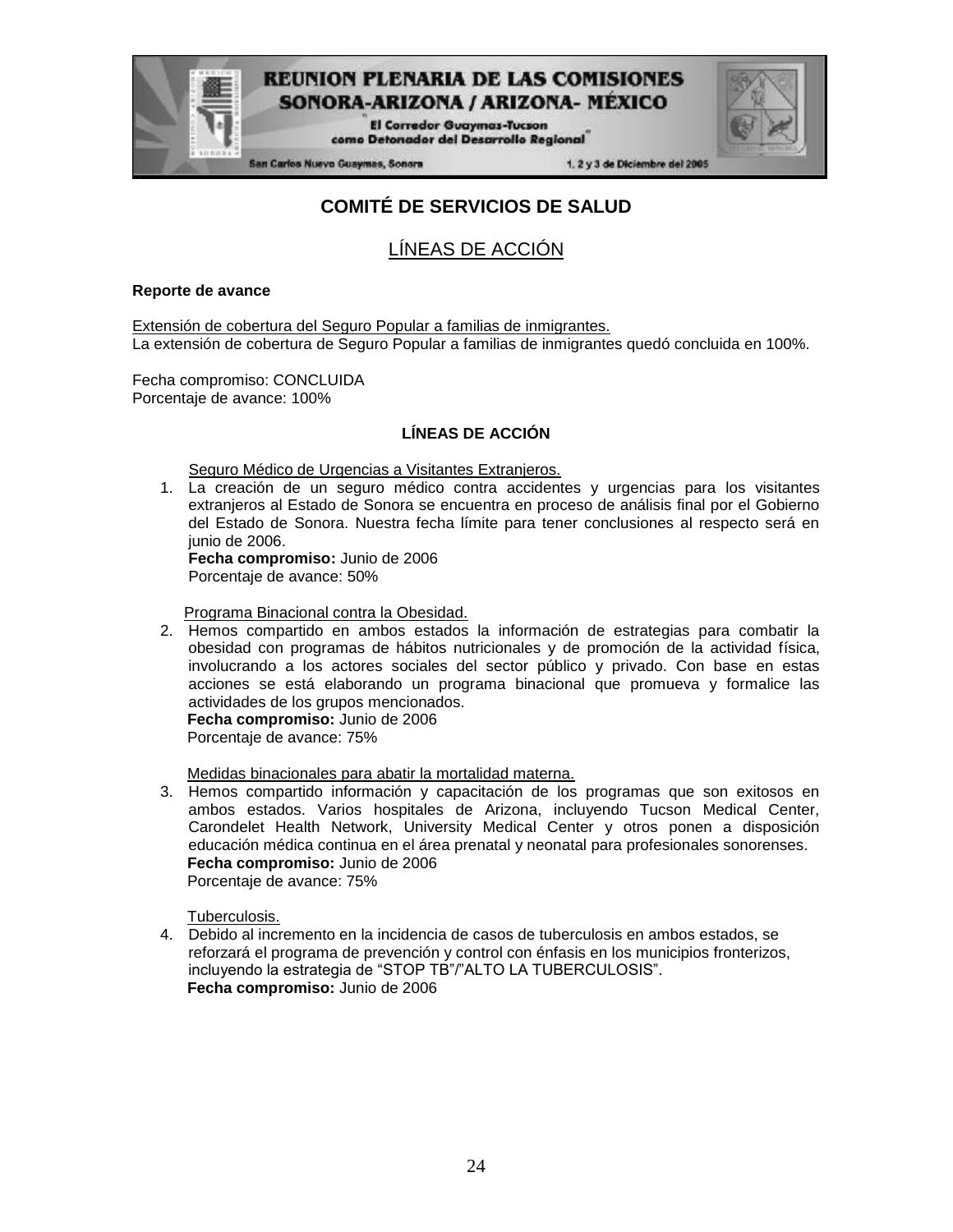**El Corredor Guaymas-Tucson** como Detonador del Desarrollo Regional

San Carlos Nuevo Guaymas, Sonora

1. 2 y 3 de Diciembre del 2005

### **HEALTH SERVICES COMMITTEE**

### ACTION ITEMS

#### **Progress Report**

Extension of coverage of Seguro Popular to migrant families: This action item action includes the extension of Seguro Popular to the families of Mexican Nacional inmigrantes that work in Arizona. The coverage to date is 100% in the border communities. **Target completion date:** Completed Percentage completed: 100%

#### **Action Items 2006**

Urgent care insurance for foreign visitors.

1. The creation of medical insurance for accidents and urgent care for foreign visitors in the State of Sonora is in the final analytical process by the government of the State of Sonora. Due date for conclusions will be June 2006. **Target completion date:** June 2006

Binational program against obesity

2. We have shared information in both states regarding strategies and initiatives on combating obesity by promoting physical activity and good nutricional habits involving stakeholders in the public and private sectors. Based on these actions, a binational initiative is being designed to promote and formalize activities among the aforementioned stakeholders. **Target completion date:** June 2006

Binational measures to combat maternal mortality

3. We have shared information and training on successful program in both States. Various hospitals, including Tucson Medical Center, Carondelet Health Network, University Medical Center and others make available continuing medical education in the pre-neonatalareas for Sonora health professionals.

**Tuberculosis** 

4. Due to the increase of incidentes of Tuberculosis rates in both States, the current prevention and control program will be reemphasized in the border municipalities to incluye the "STOP TB" / "ALTO TUBERCULOSIS" strategies.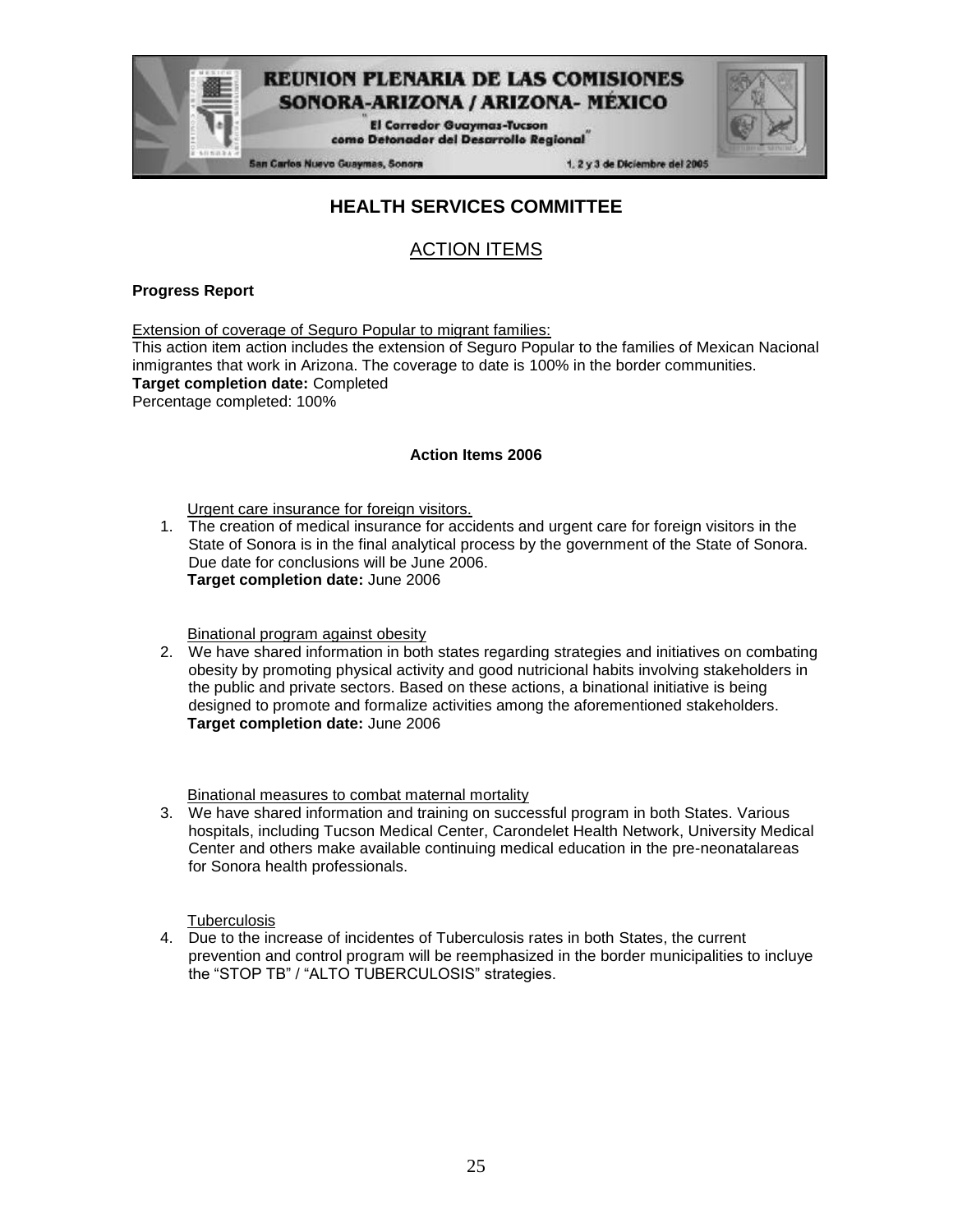

**El Corredor Guaymas-Tucson** como Detonador del Desarrollo Regional

San Carlos Nuevo Guaymas, Sonora

1. 2 y 3 de Diciembre del 2005

## **COMITÉ DE TRANSPORTE**

LÍNEAS DE ACCIÓN

Conclusiones de Líneas de Acción

Línea de Acción No. 1

Estudio logístico del Puerto Nuevo Tucson-Guaymas.

Se presentó un avance del proyecto por parte de la Universidad Estatal de Arizona:

- Simulador de Carga y Movimiento de Contenedores.
- $\bullet$ En uno de sus escenarios se concluye que la infraestructura carretera y ferroviaria son suficientes para este proyecto.
- Se presentarán más avances en el mes de Enero del 2006
- El proyecto se concluirá en Febrero del 2006 y se presentará totalmente terminado en la siguiente Reunión Plenaria de la Comisión Sonora Arizona.

Línea de Acción No. 2 **Ciberpuerto** 

Se da por atendido el 100 % de esta línea de acción.

Línea de Acción No. 3 Puerta de Entrada Fronteriza San Luis II

Se presentó avance del proyecto por funcionarios de la Secretaría de Comunicaciones y Transportes donde se comentó que ya se tiene en proceso la licitación correspondiente para la concesión de la construcción y operación de esta puerta fronteriza por el lado de México.

Por parte de Estados Unidos, el Gobierno de Arizona presentó un documento oficial donde se comenta que la Puerta San Luis II es prioridad para ese país y considera los recursos necesarios para el Presupuesto de Egresos del 2007.

Próxima reunión para dar seguimiento a esta línea de acción será en el mes de Marzo del 2006 coordinadamente con la GSA.

Línea de Acción No. 4 Plan Maestro de Infraestructura Fronteriza

La SCT entregó información de las principales acciones que está llevando a cabo en la frontera del Estado de Sonora y el Estado de Arizona a la Universidad de Arizona.

Línea de Acción No. 5 Estudio de Factibilidad para resolver el cruce de trenes en Nogales, Arizona.

El Comité de Transporte apoya el esfuerzo de la Ciudad de Nogales, Arizona, el Condado de Santa Cruz, y la Autoridad del Puerto de Nogales y Condado Santa Cruz, con el apoyo del Departamento de Transporte de Arizona para conducir un estudio de factibilidad para determinar las clases y localizaciones de pasos a desnivel para resolver la problemática del cruce de trenes a lo largo de la Ciudad de Nogales y Condado Santa Cruz, Arizona.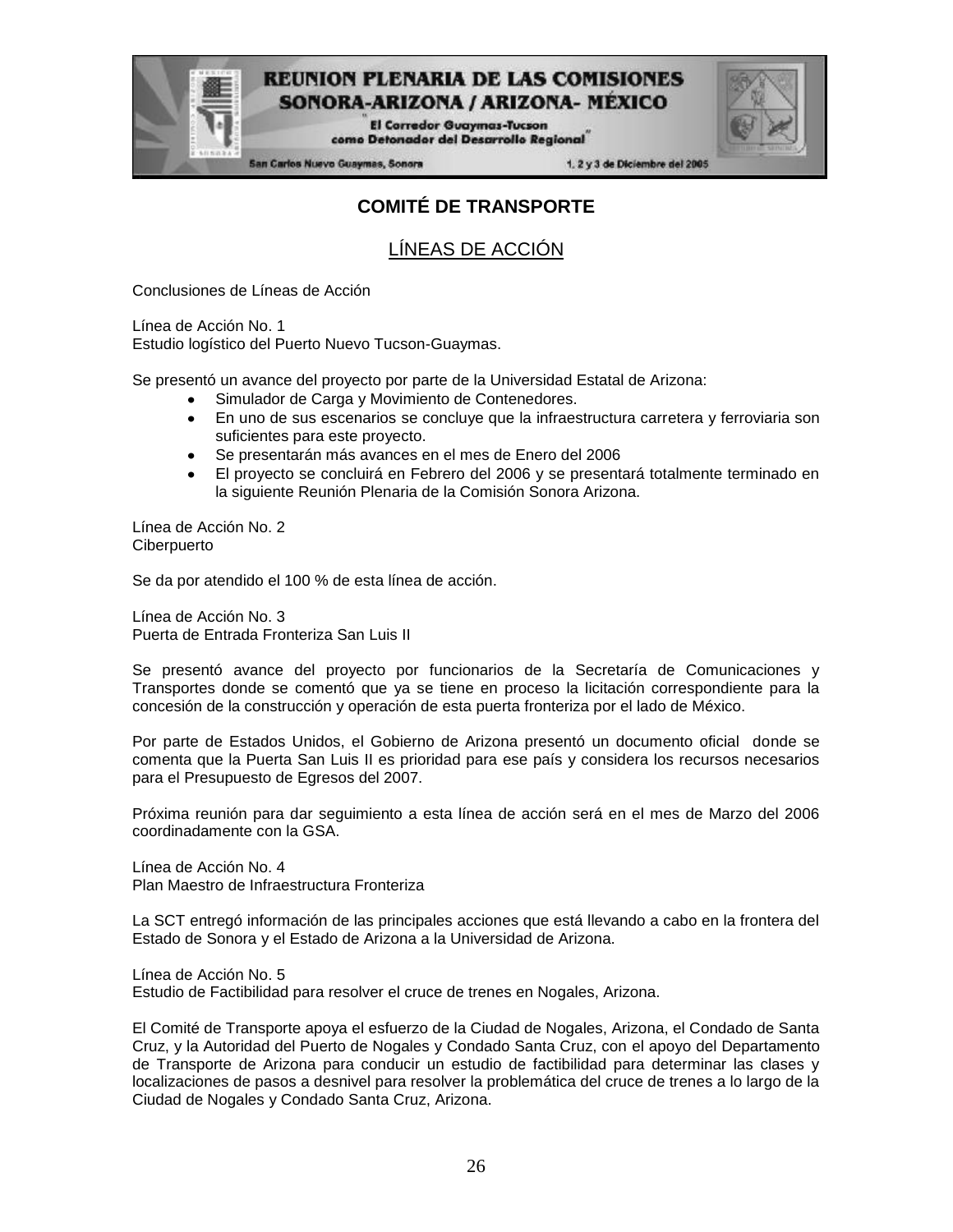

**El Corredor Guaymas-Tucson** como Detonador del Desarrollo Regional

San Carlos Nuevo Guaymas, Sonora

1. 2 y 3 de Diciembre del 2005

### **TRANSPORTATION COMMITTEE**

## ACTION ITEMS

Action Item No. 2 **Cyberport** This action item is 100 % complete.

Action Item

Action Item No. 1.- Puerto Nuevo Tucson-Guaymas Logistics Study

Progress report was presented by Arizona State University, including:

- Simulation of the movement of cargo and containers.
- One of the preliminary findings is that the highway and rail infrastructure is sufficient for this project.
- Further progress will be presented in January of 2006.  $\bullet$
- The Project will be concluded in February of 2006 and the final report will be presented at the next plenary session of the Arizona Mexico Commission.

Action Item No. 3 San Luis II Port of Entry

SCT reported that the request for proposal process is under way to award the contract for the construction and operation of the Port of Entry on the Mexican side.

The State of Arizona sent an official setter stating that the San Luis II Port of Entry is a key priority for the U.S. and a request for funding has been made for the FY 2007.

A follow up meeting with GSA will be scheduled in March of 2006.

Action Item No. 4 Border Infrastructure Database

The SCT submitted information to the University of Arizona of key projects and activities currently taking place on the Sonora Arizona border.

Action Item No. 5 Feasibility Study to resolve railroad crossings in Nogales, Arizona

The Transportation Committee supports the efforts of the City of Nogales, Santa Cruz County, and The Greater Nogales and Santa Cruz County Port Authority with the support of the Arizona Department of Transportation to conduct a feasibility study to determine the type and locations of grade separations as of means to resolve the problems associated with the trains transversing through the City of Nogales and Santa Cruz County.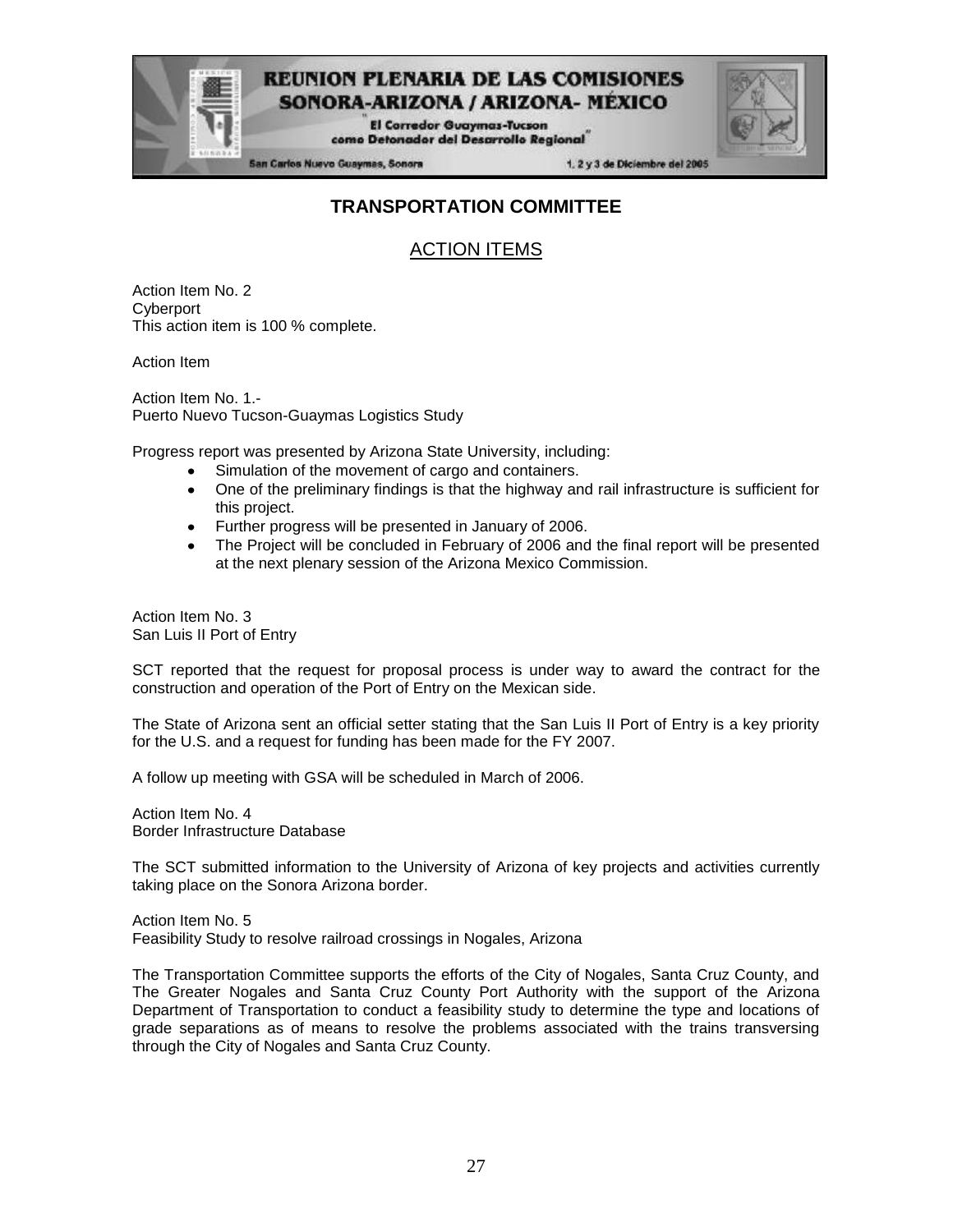**El Corredor Guaymas-Tucson** como Detonador del Desarrollo Regional

San Carlos Nuevo Guaymas, Sonora

1. 2 y 3 de Diciembre del 2005

### **COMITÉ DE TURISMO**

### LÍNEAS DE ACCIÓN

1.- La Oficina de Turismo de Arizona y la Comisión de Fomento al Turismo del Estado de Sonora continuarán trabajando con las entidades correspondientes de ambos lados de la frontera, a fin de eliminar los obstáculos al libre tránsito de turistas y vehículos en los puertos de entrada; asimismo, trabajarán activamente para encontrar soluciones de largo plazo que faciliten y agilicen las experiencias de los turistas.

De igual forma, el Comité de Turismo trabajará con el Departamento de Estado de los Estados Unidos de América y el Departamento de Seguridad del Territorio Nacional de E.U.A. haciendo llegar sugerencias y recomendaciones previo la puesta en marcha y publicación definitiva de las reglas de operación de la Iniciativa de Viajes del Hemisferio Occidental; lo anterior, con el fin de que no se desincentiven los flujos de turistas en ambos lados de la frontera. **Fecha compromiso:** Diciembre 2005.

2.-El Comité de Turismo implementará a lo largo de todo un año, los conceptos y principios incluidos en el Capitulo de Geoturismo, firmado por los Gobernadores Janet Napolitano y Eduardo Bours.

Esta iniciativa binacional de turismo sustentable, fue diseñada para engrandecer el desarrollo y la promoción de la región del sur de Arizona y Sonora. En ese sentido, la oficina de Turismo de Arizona y la Comisión de Fomento al Turismo del estado de Sonora desarrollarán un Consejo de Vigilancia y Desarrollo, mismo que seleccionará e indicará los lugares que serán incluidos en el mapa y el sitio interactivo en internet de la revista *National Geographic Traveller*. **Fecha compromiso:** Diciembre 2006.

3.- El Comité de Turismo trabajará con la entidades o instituciones mexicanas apropiadas a fin de homologar el número 511 de información al turista en Canadá, los Estados Unidos y México como el número universal para asistencia en carreteras a todo lo largo del corredor Canamex, fijando para ello, un enlace automático al sistema de auxilio carretero existente a través del número 078. **Fecha compromiso:** Diciembre 2006.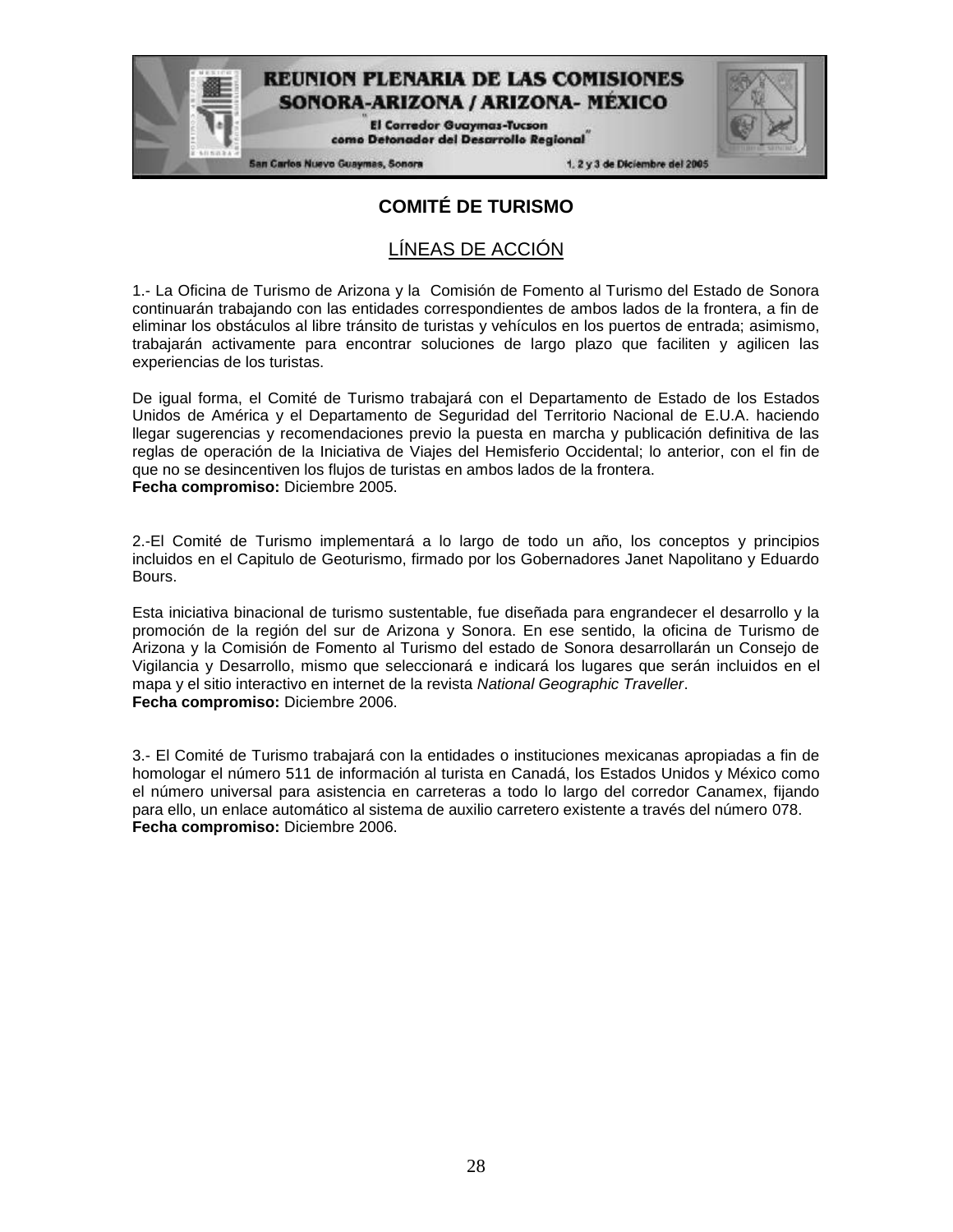**El Corredor Guaymas-Tucson** como Detonador del Desarrollo Regional

**San Carlos Nuevo Guaymas, Sonora** 

1. 2 y 3 de Diciembre del 2005

### **TOURISM COMMITTEE**

### ACTION ITEMS

1.- The Arizona Office of Tourism and the Comision de Fomento al Turismo del Estado de Sonora will continue to work with appropriate entities on both sides of the border to facilitate the flow of legitimate individual and group traffic at the ports of entry. The Tourism Committee will also work with the Department of State (DoS) and Department of Homeland Security (DHS) concerning the rule-making and implementation process of the Western Hemisphere Travel Initiative (WHTI) to ensure that any measures taken do not discourage legitimate international travel or cross-border traffic.

**Target completion date:** December 2006

2.- The Tourism Committee has committed to a year-long process to implement the principles of the Geotourism Charter, as witnessed by Governors Janet Napolitano and Eduardo Bours, which is designed to enhance the development and promotion of a bi-national sustainable tourism initiative. The Arizona Office of Tourism and the Comision de Fomento al Turismo will initially create a stewardship council that will select and nominate sites to be included on the *National Geographic Traveller* MapGuide and interactive web page.

**Target completion date:** December 2006

3. – The Tourism Committee will work with the appropriate Mexican entities to attempt to establish the 511 US travel information assistance number as the universal number for visitor roadway assistance and travel information along the Canamex corridor, and to be linked with Mexico`s 078 system.

**Target completion date:** December 2006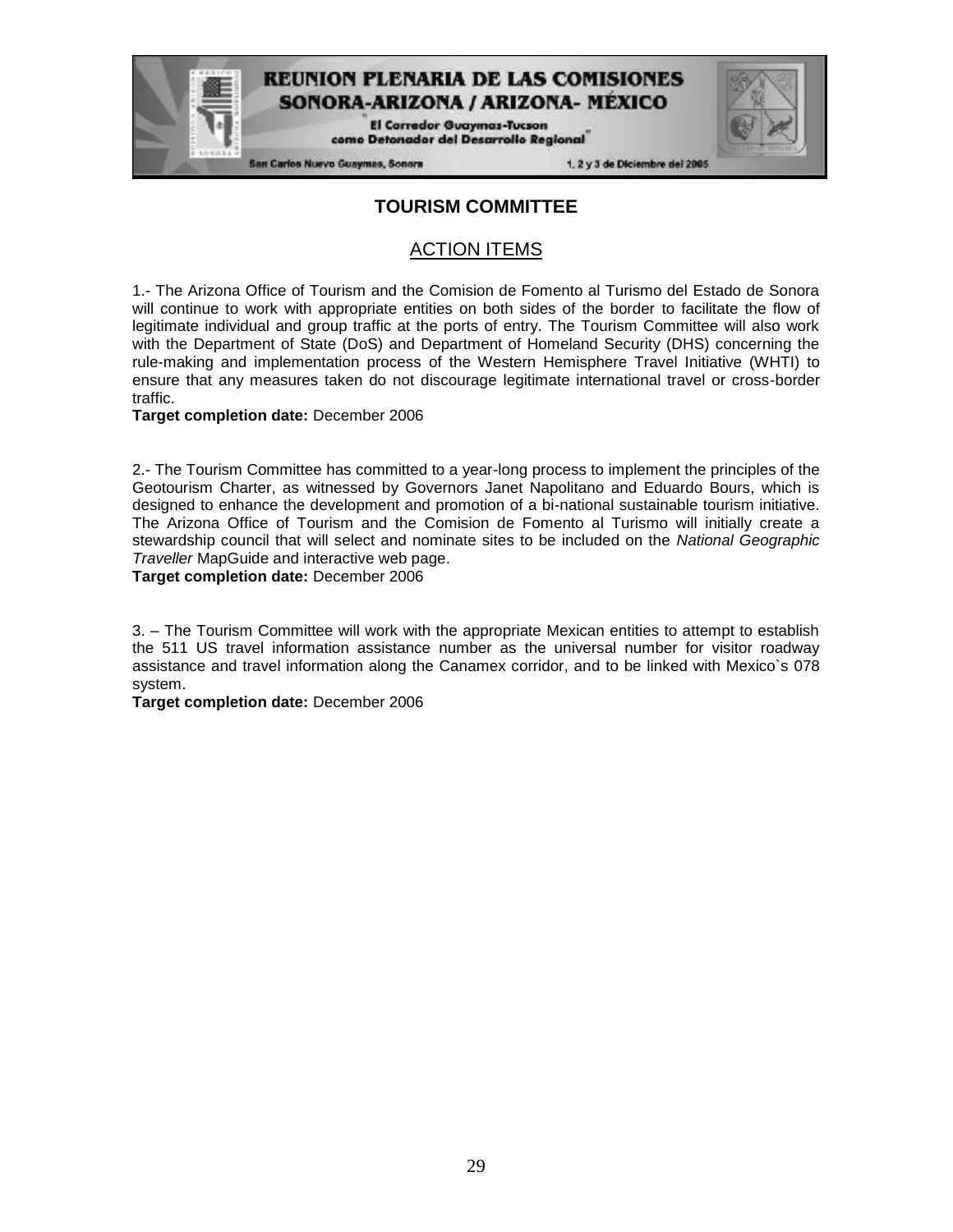> **El Corredor Guaymas-Tucson** como Detonador del Desarrollo Regional

San Carlos Nuevo Guaymas, Sonora

1. 2 y 3 de Diciembre del 2005

### **CANAMEX**

Línea de Acción del Grupo de Trabajo Conjunto Arizona Sonora para CANAMEX

- 1. Explorar las opciones de los transportistas y empresas camioneras pequeñas a fin de aprovechar los beneficios tecnológicos disponibles para las grandes empresas transportistas respecto a un cruce fronterizo más rápido.
- 2. Emprender los pasos siguientes para darle seguimiento al estudio del Corredor Guaymas Arizona que ASU terminará dentro de poco. Estos pasos incluirán el desarrollo de un plan de comercialización a fin de transmitir en forma coordinada, los hechos respecto al puerto de Guaymas, tanto a proveedores de servicios como a clientes en potencia.
- 3. Recopilar los datos agregados respecto a los insumos y productos actuales y futuros de las mayores maquiladoras en Sonora, que puedan utilizarse para dos propósitos importantes. En primer lugar, los datos se utilizarán en colaboración con Aduanas Estadounidenses y la Patrulla Fronteriza y con Aduanas Mexicanas, a fin de asegurar que el horario de operaciones y la infraestructura física en los puertos de entrada de Arizona y Sonora sean adecuados para las necesidades actuales y futuras. En segundo lugar, los datos se emplearán para determinar la cantidad y la ruta de los insumos que ingresan a Arizona y Sonora desde Asia, para determinar el nivel posible de demanda futura del Puerto de Guaymas.
- 4. Continuar los trabajos del proyecto "Ag Seal and Secure", utilizando el carril FAST en Nogales, que se terminará dentro de poco, para dar ímpetu y alentar la colaboración respecto a un proceso que eliminaría el cuello de botella fronterizo para los productos agrícolas. Esto incluirá capacitar a los productores hortofrutícolas mexicanos a recibir su certificación CT-PAT, así como buscar procedimientos que puedan asegurar tanto al gobierno mexicano como estadounidense que los embarques están seguros.
- 5. Con apoyo del Gobierno Federal Mexicano, continuar la persecución del establecimiento de un corredor CANAMEX mexicano formal, como corredor comercial piloto a México.
- 6. Iniciar el desarrollo de un plan de trabajo formal conjunto de seguridad fronteriza para CANAMEX.
- 7. Continuar labores para terminar el sistema de llamadas 511/078 en todo los componentes estadounidenses, mexicanos y canadienses de CANAMEX. Este sistema le permitirá a los conductores tener acceso a información respecto a carreteras y al tráfico desde sus teléfonos celulares, así como recabar información turística. A fin de completarlo, se requieren tanto detalles técnicos como un plan de comunicaciones para informarle a los conductores respecto al sistema.
- 8. Establecer, junto con nuestros socios universitarios, un programa regular para marcar los hitos de nuestros avances en los siete puntos anteriores, elaborando informes anuales de avance y recopilando los datos apropiados para determinar si CANAMEX está teniendo un impacto en la competitividad económica de la región. Se emplearán y complementarán las herramientas existentes, tales como el informe de indicadores regionales elaborado por la Universidad de Arizona, conforme se requiera.